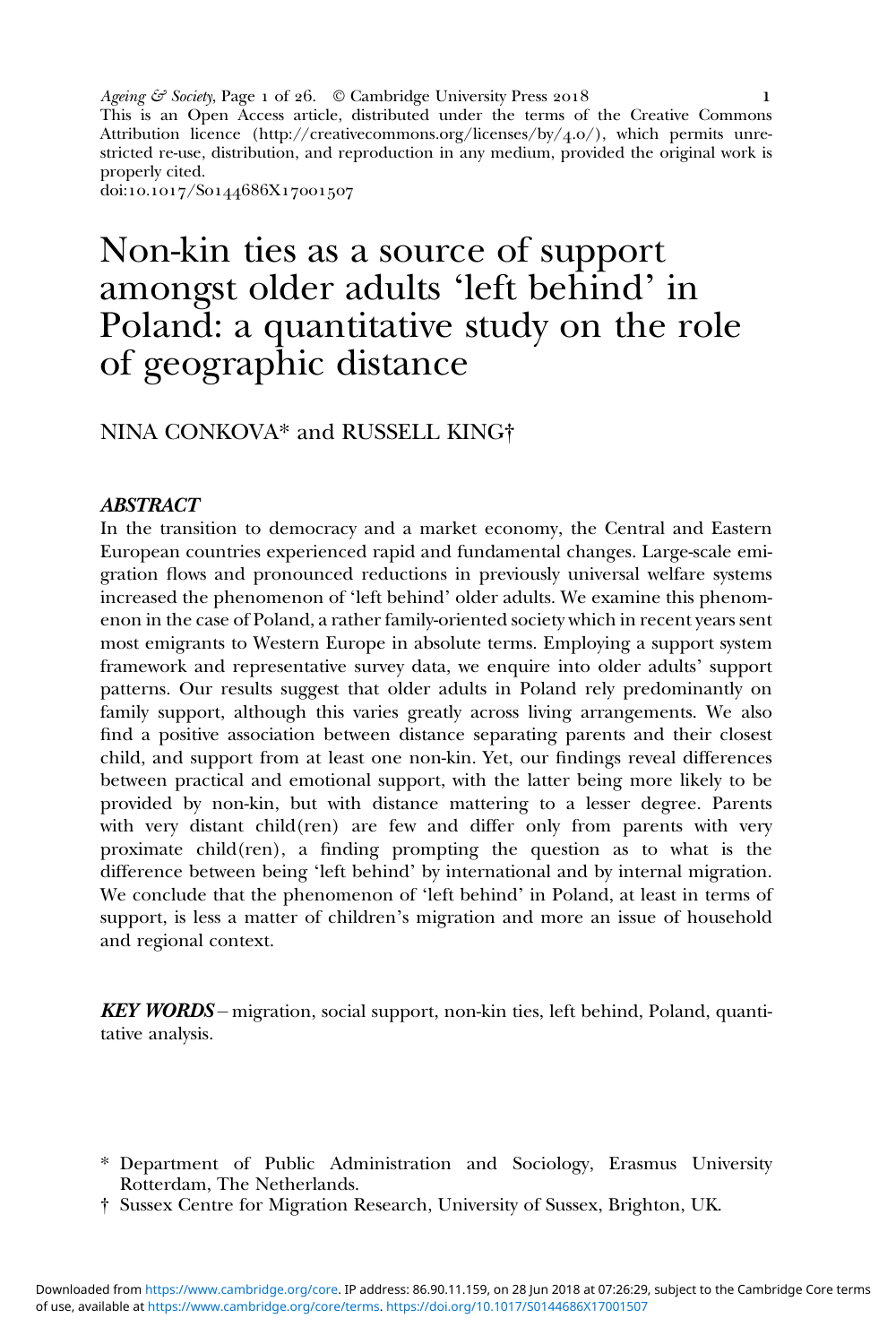# Introduction

The expansion of the European Union (EU), along with the process of globalisation, has brought about an increasing number of mobile people who move within, into and out of the European continent for a variety of reasons, but most often related to work and income. This movement of people has in turn led to changes in family life in its various aspects. Families that are subjected to the experience of migration – either directly or indirectly – are faced with multiple new situations, many of which might entail reduced emotional closeness and fewer possibilities for support between family members (Zhou  $2012$ ). As a result, within the broad and diverse research field of migration studies, a sub-literature has emerged on those 'left behind' by migration, who typically fall into three categories – migrants' spouses, migrants' children and migrants' parents. In this contribution, we bring to the forefront migrants' parents 'left behind' in Poland and their support systems – a network of people who provide an individual with practical and emotional support.

The literature on the left-behind parents of migrants consists mainly of studies from China and other parts of Asia, most of which focus on internal migration (see e.g. Biao  $2007$ ; He and Ye  $2014$ ; Knodel and Saengtienchai ). Another important study to note, set within the optic of long-distance transnational care, is Baldassar's pioneering research on Italian migrants in Australia and their old-age parents in Italy (Baldassar  $2007$ ; Baldassar, Baldock and Wilding  $2007$ ). Thus far, research on parents left behind by migration within Europe has been scarce and mostly small scale. Exceptions have been Gedvilaitė-Kordušienė (2015) on Lithuania; King and Vullnetari (2006) on Albania; Krzyzowski and Mucha (2014) on Poland; Waidler et al. (2016) on Moldova; and Zimmer, Rada and Stoica  $(2014)$  on Romania. These latter studies reflect the recency of large-scale East-West migration flows, consequent on EU enlargements in 2004 and , and hence the relative newness of the phenomenon of the 'left behind' in Europe (Black et al.  $2010$ ; Favell  $2008$ ).

In some of the former communist countries, such as Poland, emigration has become such an important part of life that the emergence of a 'culture of emigration', in which working abroad is a normal rite de passage for young people, has been noted (Cieslinska  $2012$ :  $58$ ). This emigration of young people is accompanied by high levels of familialism and varying degrees of rapid institutional change, leaving many older parents not only without one of the most important sources of support – their child(ren) – but also without meaningful state support. Given that Poland is the country which, in absolute terms, has been sending most migrants to the West, we select it as a case study for this paper.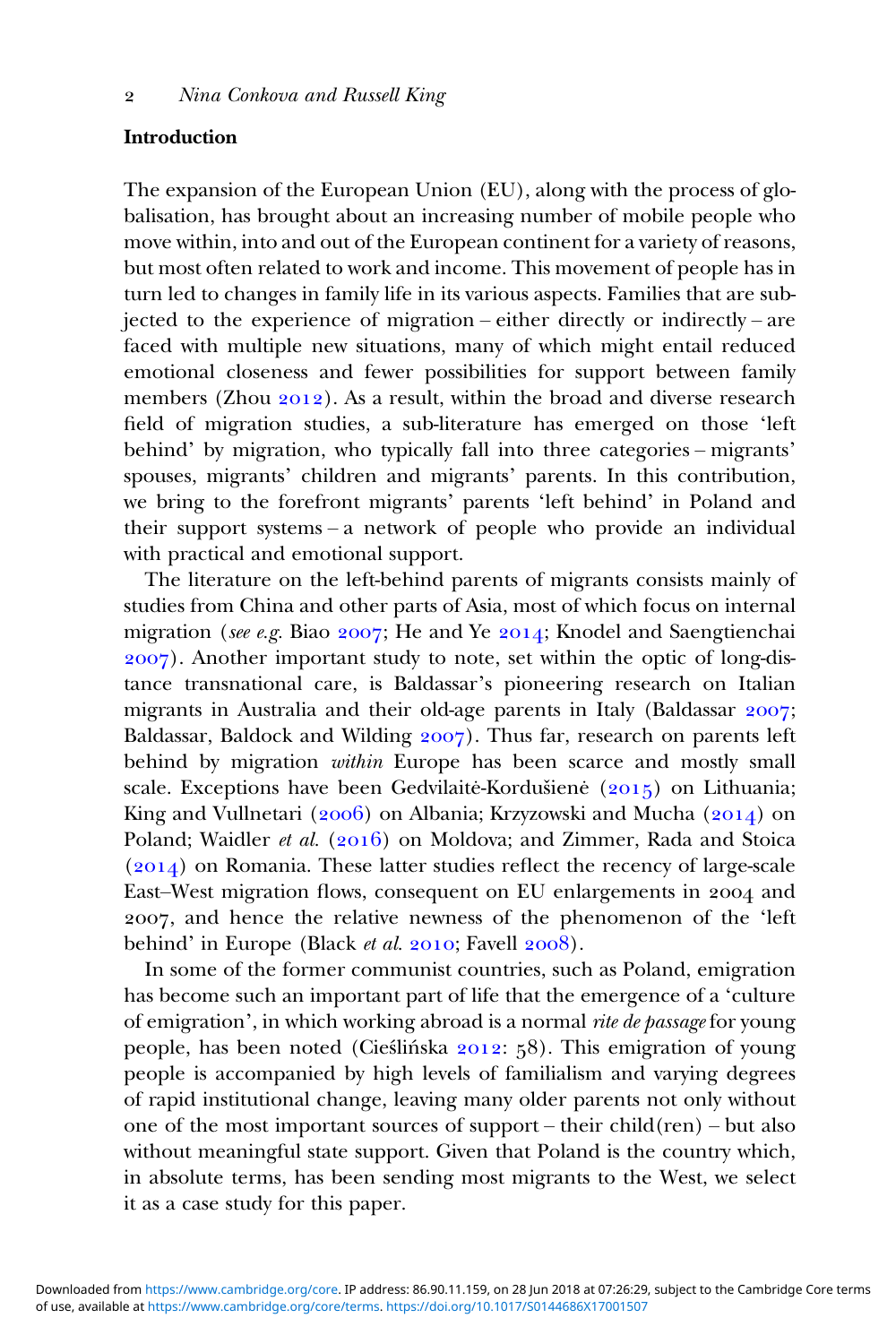Prior research on the 'left behind' has almost exclusively featured the family as the key source of support and wellbeing. Theoretical insights into the configuration of social support networks suggest, however, that people can rely on multiple sources of support, usually subsumed under the categories of kin, non-kin and professionals (Litwak and Szelenyi  $1969$ ; Messeri, Silverstein and Litwak  $1993$ ). According to the task-specific model, kin ties are a primary source of support that tends to provide all types of help, especially those requiring long-term commitment. Non-kin ties are most often preferred for emotional support and in case of emergencies, whereas professional help is opted for when the need is for more demanding (physical) care. There might, however, exist an overlap between the support sources and the types of help they provide: when the primary providers are not available, lower-placed ties, that are still able to perform the required task, are likely to step in (Litwak  $1985$ ; Messeri, Silverstein and Litwak  $1993$ .

Adopting this support system framework, in this article we first examine older Poles' support patterns, taking into account their living arrangements. Then, we test the premise that when their children are not around, non-kin ties – that is friends, neighbours and others who do not belong to one's family – will become a more important source of support. Using data from the Polish Generations and Gender Survey, we investigate the extent to which increasing geographic distance between parents and their closest child triggers the receipt of practical and emotional support from at least one non-kin tie; at the same time, we account for older adults' family structure, living arrangements and socio-economic status. Our novel achievement in this paper is hence to highlight the relevance of non-kin ties in mechanisms of support in migratory contexts; we are amongst the first to do this.

#### The case of Poland

In the transition to the new market economy, the demographic situation in the Central and Eastern European countries changed, in some respects for the worse. Currently, compared with the rest of Europe, this region is characterised by lower fertility, and higher levels of emigration and population ageing (Eurostat  $2013$ ). During the communist era, internal and international migration were strictly regulated; leaving the country was not a matter of personal choice. The shift to a market economy brought the closure and downsizing of many former state-run enterprises, resulting in high rates of unemployment and pressures for emigration, which assumed a mass scale after Poland joined the EU in 2004. According to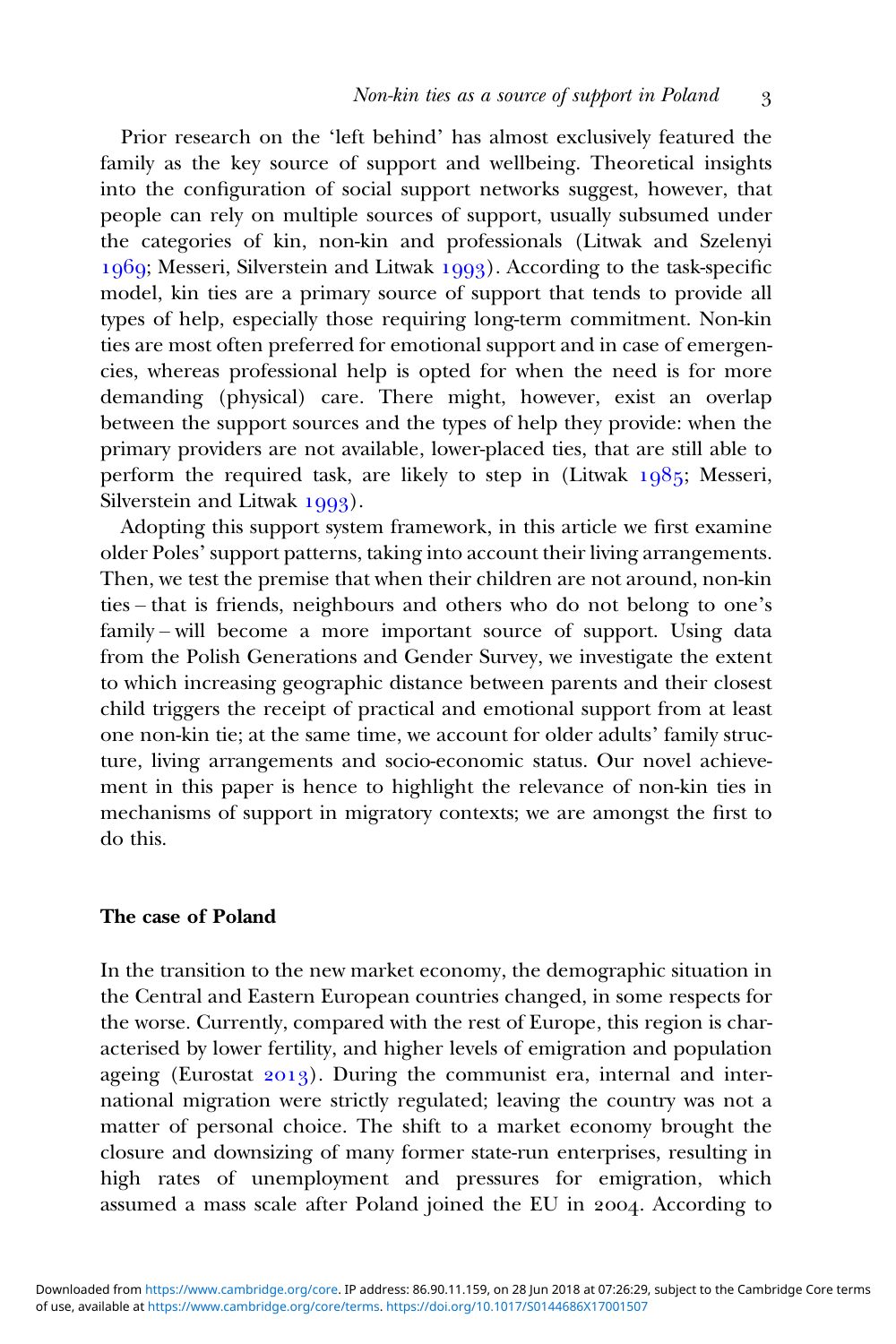the 2011 Polish census, about 2 million Poles lived abroad for at least three months, including about  $1.5$  million for longer than  $12$  months (Gozdziak ). Amongst the top destination countries of Poles in Europe are the United Kingdom (UK), Germany, the Netherlands and Ireland (Fihel, Kaczmarczyk and Stefanska  $2012$ ).<sup>1</sup> These statistics suggest that the number of Polish families whose members are separated by a long distance has substantially increased in the past decade or more.

The fall of the Iron Curtain not only brought about considerable modifications in the demographic make-up of the country but also wrought change in its social and institutional context. Older adults 'left behind' in Poland are now embedded in a post-communist welfare regime (Fenger  $(2007)$  and a strongly family-based culture (Titkow and Duch  $(2004)$ . Although Poland has been considered one of the success stories of the transition period (Fenger  $2007$ ; Kera and Kessler  $2008$ ), the country, like its Eastern European neighbours, has witnessed pronounced reductions in the previously universal socialist welfare system (Deacon 2000). These reductions, in combination with the deterioration of institutions that used to ensure older people's wellbeing (i.e. pensions and the public health system), have led to social problems, including the impoverishment and exclusion of older adults (Botev  $2012$ ). According to the latest statistics, in  $2014$  about 18 per cent of the Polish population aged  $65$  years and more was at risk of poverty or social exclusion (Eurostat  $2015$ ).

With regard to Polish family culture, Saraceno and Keck  $(2010)$  have argued that Poland falls into a cluster of countries characterised by a high degree of 'familialism by default'. This means that both residential and home-based care for older people are very limited and most of the support provision falls into the family domain. In fact, Titkow and Duch  $(2004)$  have argued that the transition to a market economy has strenghtened the institution of the family in Poland, making it an important source of material and psychological support. Social networks and intergenerational relations studies have corroborated this argument, showing that spouses and children, especially daughters, are the most important sources of support (Krzyzowski 2011; Litwin and Stoeckel 2014). Poland is considered a familialistic country not only because of intense actual support provision but also because of strong norms of filial obligation. These reflect expectations regarding the degree to which children should support their parents, and thereby define the social roles of adult children with respect to their ageing parents (Muresan and Hărăgus  $2015$ ). This context of low state support for older adults in combination with high reliance on one's children for support suggests that non-kin ties might gain importance as a source of support when children are not around.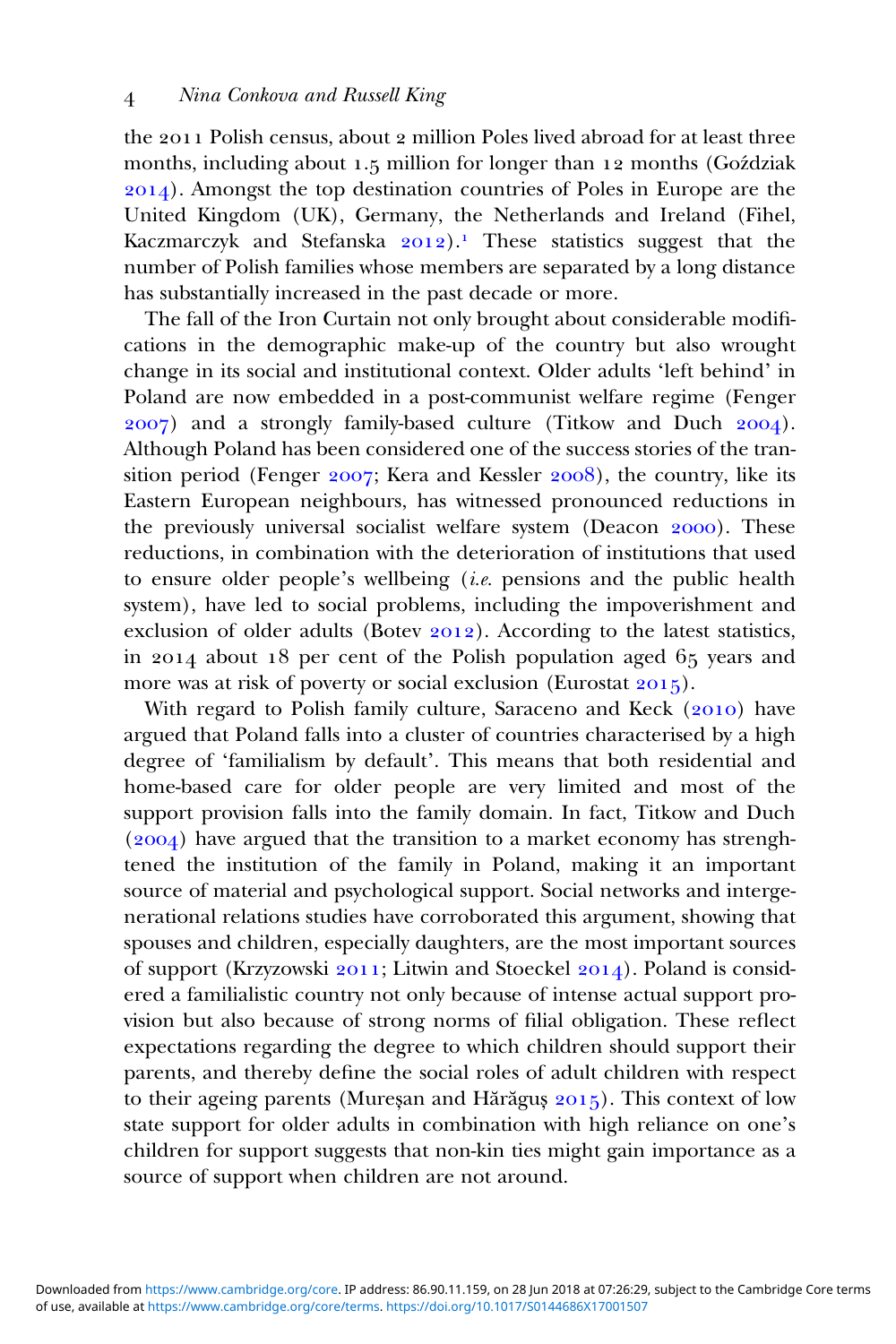### Prior research on the 'left behind'

Although increasing in quantity and diversity, prior research on migrants' parents 'left behind' is still limited and almost exclusively focused on family support, as was pointed out in the Introduction. This strand of literature has been partly informed and tinged by an alarmist perspective favoured by mass media and international advocacy organisations showcasing 'elderly orphans' and 'abandoned children' (Cieślińska 2012; Knodel  $et al.$  2010). Academic literature has provided limited support for this alarmist view, suggesting that parents and migrant adult children continue to engage in intensive contact. Moreover, compared with parents without migrant children, parents of both internal and international migrants seem to receive more financial support (Abas *et al.*  $2009$ ; Cong and Silverstein 2008, 2011; Gedvilaitė-Kordušiene 2015; Guo, Aranda and Silverstein  $2009$ ; Knodel *et al.*  $2010$ ; Zimmer, Rada and Stoica  $2014$ ). These financial transfers within the migrant family have been shown to increase not only the material resources of the older adults 'left behind' but also their wellbeing and the amount of child care they provide to the offspring of the migrant children (Cong and Silverstein  $2008$ ,  $2011$ ).

On a less positive note, research has also shown that the parents of migrants receive less practical support than those without migrant children (Cong and Silverstein 2008; Guo, Aranda and Silverstein 2009; Knodel et al.  $2010$ ; Zimmer, Rada and Stoica  $2014$ ). For the case of China, Guo, Aranda and Silverstein  $(2009)$  have furthermore demonstrated that once the positive impact of material transfers is accounted for, parents with migrants seem to have higher levels of depression compared with parents with nonmigrant children. A similar conclusion was drawn by Adhikari, Jampaklay and Chamratrithirong  $(2011)$  and Antman  $(2010)$ , who revealed that older parents with migrant child(ren) are more likely to have symptoms of poor mental and physical health. Hence, financial transfers, mainly migrant remittances, seem to have a positive effect on parents' material wellbeing but there is a trade-off with emotional wellbeing and the lack of 'hands-on' care. This trade-off has been amply illustrated by qualitative research in Albania (King and Vullnetari  $2006$ ; King *et al.*  $2014$ ) which has shown that older adults experience feelings of detachment, loss and grief regarding the absence of their children. Older parents find it difficult to adjust to simply not having their children (and grandchildren) 'around' and to be able to be in direct touch with them 'on demand'. From family sociological research, we know that frequent face-to-face interaction is a prerequisite for emotional closeness and ultimately emotional support (Lawton, Silverstein and Bengtson  $1994$ ). Accordingly, it could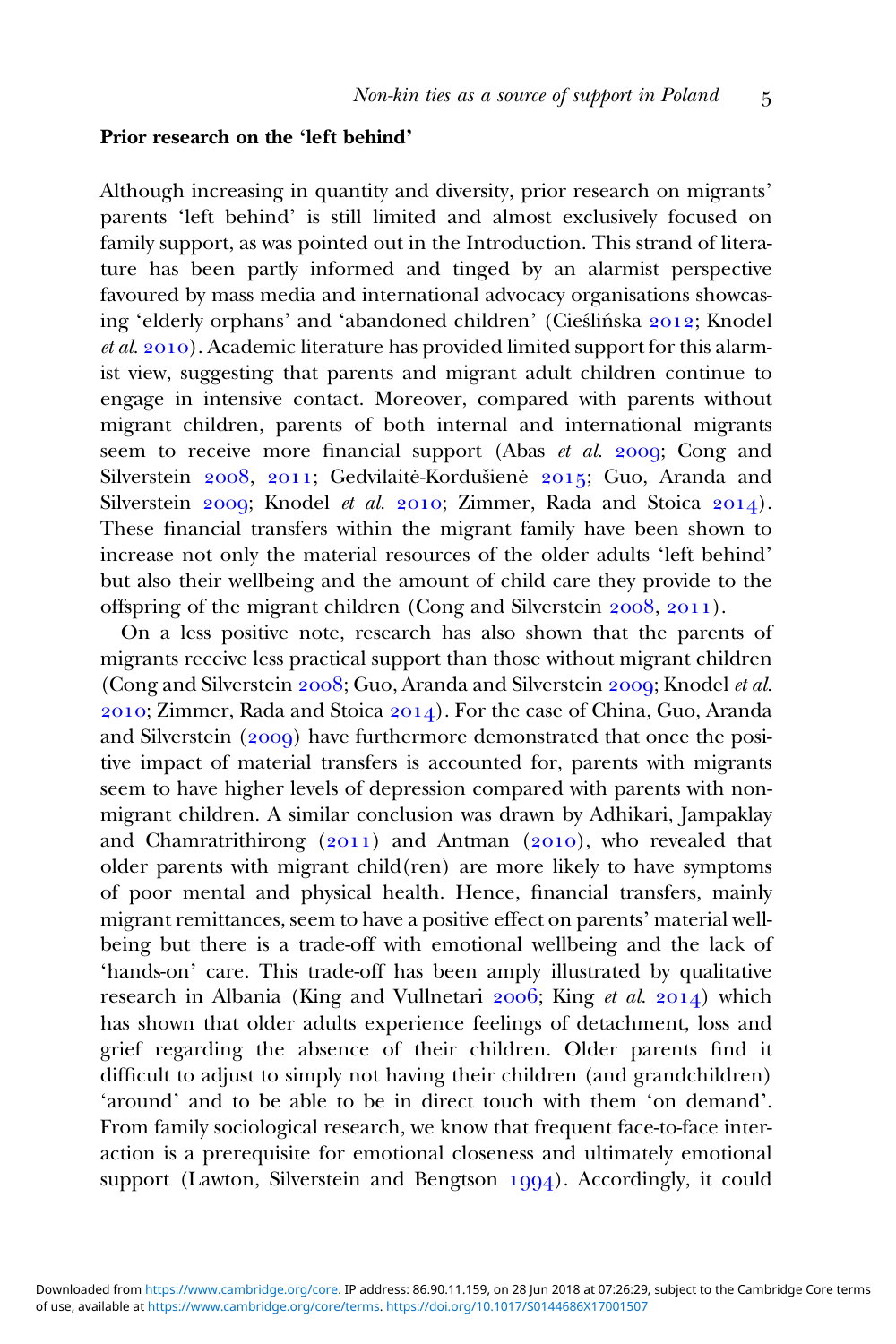be argued that family members who live at a great geographic distance, as compared with those who are in close proximity, might be less likely to exchange not only proximity-related types of support, such as practical help, but also non-proximity types of support, such as emotional help.

Within the rubric of being 'left behind', sources of support beyond the family have rarely been examined, and this is where the original thrust of this paper is located. Hitherto, two studies inform us about support patterns involving non-family members. Adhikari, Jampaklay and Chamratrithirong  $(2011)$  have demonstrated that older adults who have migrant children are more likely than those without migrant children to seek treatment from health services. Van Der Geest, Mul and Vermeulen  $(2004)$  have, furthermore, argued that, in countries like the Netherlands, where publicsector care arrangements exist, it is likely that when older adults become dependent, they will make use of these arrangements. Yet, these latter authors have also shown that in Greece, where public-sector care arrangements are scarce, of low quality and not preferred, hiring a migrant to take care of older adults 'left behind' is regarded as a respectable practice since the migrant's labour is incorporated into the household domain and thus regarded as part of the family-care model. In this context, migration is thus seen as both a cause of and a solution to the shortage of carers for older people 'left behind'. Research on unpaid help by non-kin ties to those 'left behind' is virtually non-existent, however.

#### Theoretical background

Although research in the linked fields of care and migration studies has primarily focused on the family, theoretical discussions in the field of social support networks suggest that people can rely on multiple sources of support. According to the task-specific model (Litwak  $1085$ ) – one of the most well-known efforts to formulate the principles that govern the configuration of social support networks (Messeri, Silverstein and Litwak ) – whether an individual will turn for support to kin, non-kin or professionals depends upon the structural properties of the relationship and the nature of the task which is required. Kin ties are biological or legal and therefore best suited to fulfil tasks that entail long-term commitment, such as care. The spouse and co-resident children can additionally function in task areas such as immediate practical help, since they share proximity and daily contact. The spouse is also suited to provide emotional support, as the marital dyad is likely to share similarity in interests and values. Neighbours are, by definition, in close proximity and can best handle time-urgent services, whereas friends share interests and affinity and are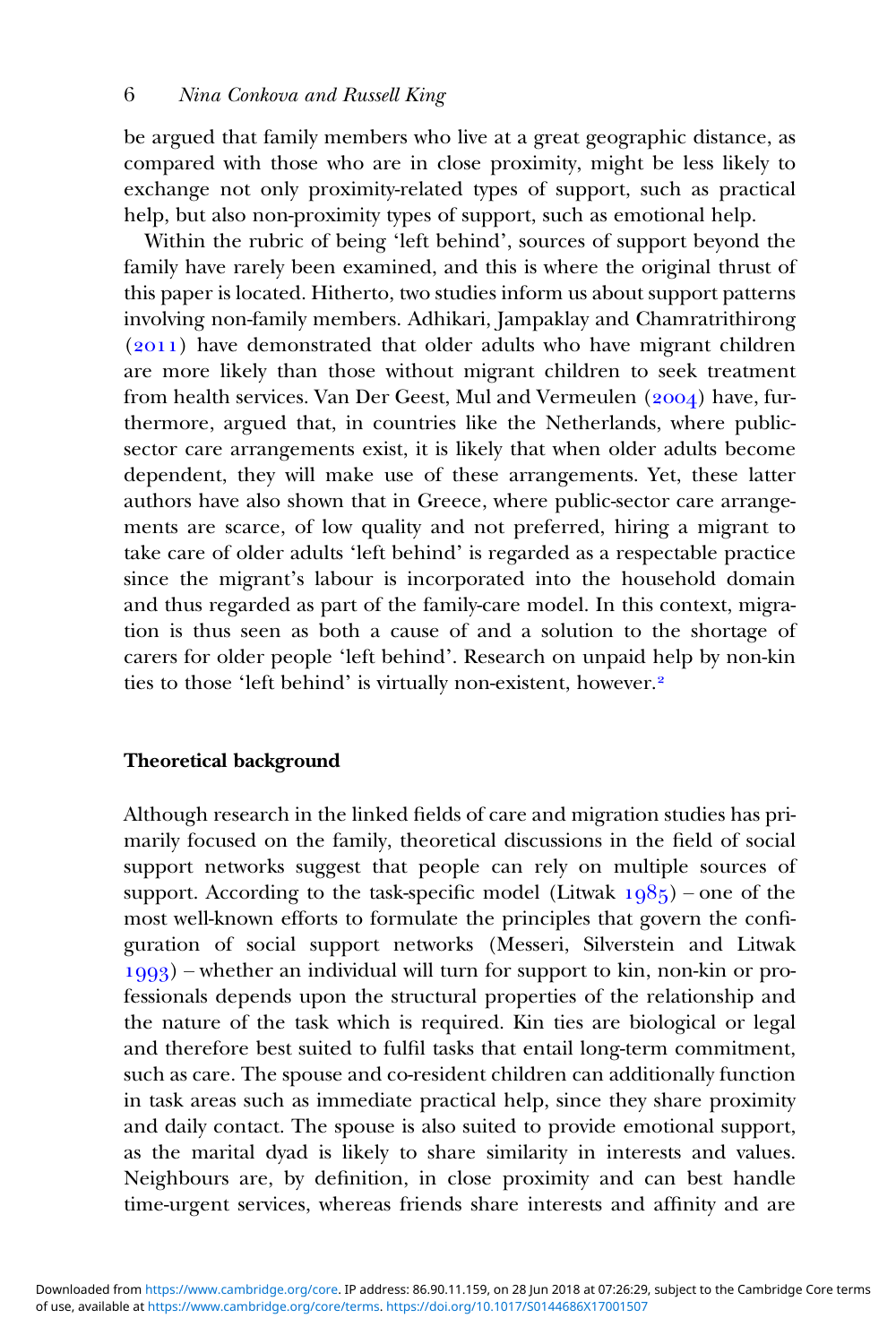best suited to fulfil tasks related to emotional support, such as providing advice and mutual confiding. Finally, according to the task-specific model, a person will likely turn to a professional when the task requirements exceed the resources (i.e. time and knowledge) of the informal sources of support. This is most often the case when it comes to the more demanding aspects of physical care (Litwak  $1985$ ; Litwak and Szelenyi  $1969$ ; Messeri, Silverstein and Litwak  $1993$ .

Applying this support system framework to Poland, where a strong family culture prevails, we can expect that both the practical and emotional support networks of older adults will be predominantly kin focused, especially amongst those whose spouse and child(ren) are in close proximity (Hypothesis 1). Yet, given the taskspecificity of the model, we can also assume that this will be more so for practical than for emotional support. In other words, we can expect that older adults in Poland will be more likely to rely on non-kin ties for emotional than for practical support (Hypothesis 1.1). Since professionals are not a primary source of practical and emotional help, and state support in Poland is generally low, we suggest that the role of professionals in older adults' social support networks will be negligible (Hypothesis  $1.2$ ).

The task-specific model follows the idea of specialisation, but principles of substitution are also applicable. The task-specific substitution principle is relatively simple: the group that best substitutes for an absent optimal source of support is the one whose structure most closely matches the tasks of the other (Litwak  $1985$ ; Messeri, Silverstein and Litwak  $1993$ ). In the context of the current research, this means that when children are not around, neighbours, who are by definition close by, will likely become a more important source of practical support, whereas friends, who share similarity in values and interests, will likely become a more important source of emotional support. Regrettably, our data source does not allow for distinguishing between friends and neighbours. We therefore formulate a general hypothesis suggesting that there will be a positive relationship between increasing geographic distance between parents and their closest child and the likelihood that parents will receive practical and emotional support from at least one non-kin tie (Hypothesis  $2$ ). Given that children are more likely to be a primary source of practical than emotional support, and that practical support is proximity-related whereas emotional support is not, we also expect that the association between increasing geographic distance between parents and their closest child and practical support from non-kin will be stronger than the association between distance and emotional support (Hypothesis  $2.1$ ).

Here, it is important to note that, in order to best understand the role of distance between parents and their closest child in relation to the receipt of support from at least one non-kin tie, it is essential to take into account whether older adults have a spouse (in the household). This is because,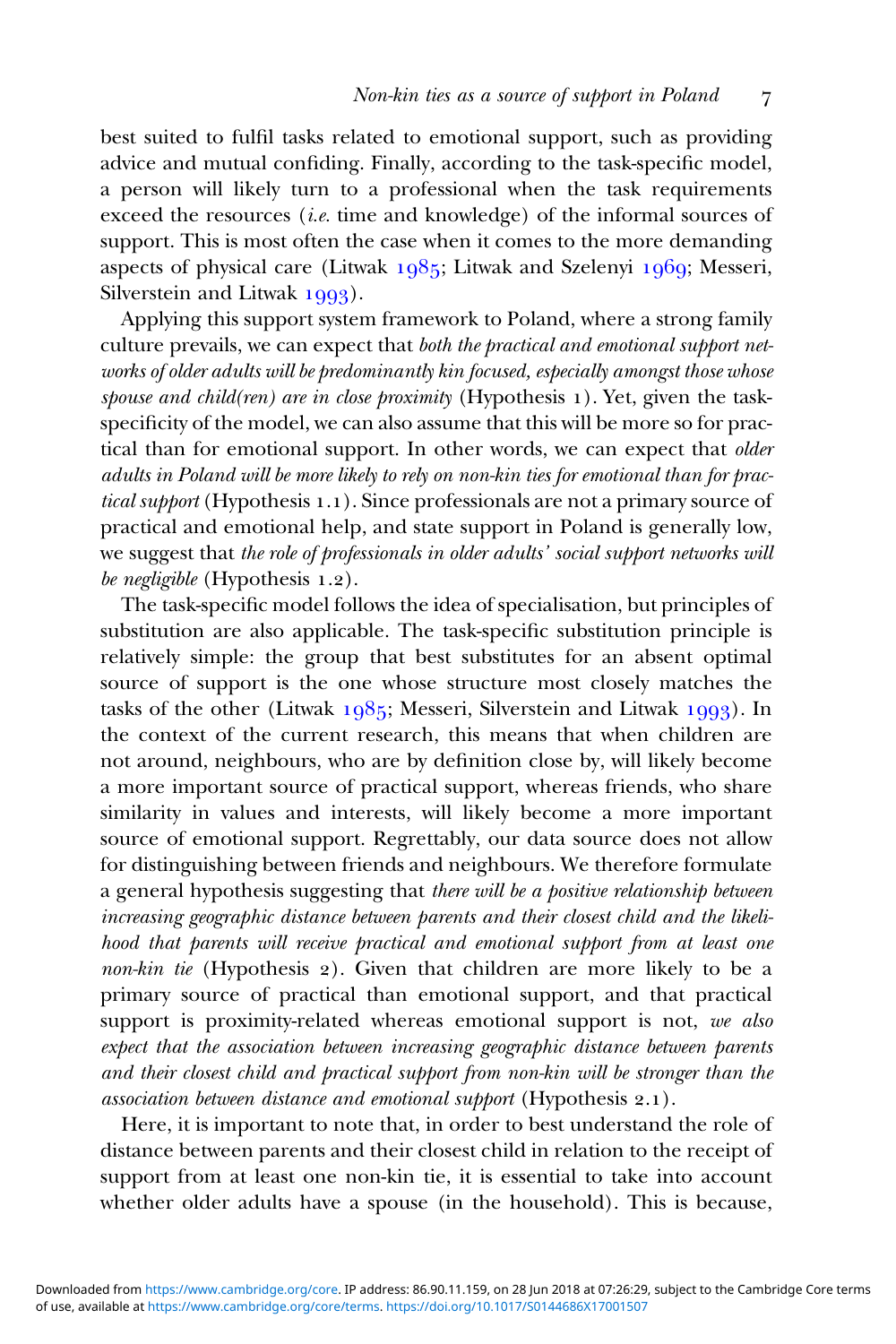as suggested by the task-specific model, spouses are typically a primary source of both practical and emotional support (Litwak  $1085$ ; Messeri, Silverstein and Litwak  $1993$ . Furthermore, since the demographic and socio-economic background of the parent is likely to be associated with the location of his/her closest child as well as the likelihood of receiving non-kin support, in this research we additionally account for the age and gender of the respondent, whether he/she has more than one child, as well as his/her education, occupation and area of residence.

## Analytical approach

In order to test the above-specified hypotheses, we employ data from the first wave  $(2010-2011)$  of the Generations and Gender Survey (GGS; see [http://www.ggp-i.org/\)](http://www.ggp-i.org/). The GGS is a nationally representative survey conducted in 19 countries, including Poland. The survey aims to improve our understanding of the family and spans people in the age range  $18-79$ years. Although designed as a family-pertinent survey, the social network approach of the GGS ensures sufficient information on actual support provision from sources beyond the family, including non-kin ties and professionals. It is important to note, however, that the delineation of networks in the GGS is a combination of 'exchange' and 'role-relation' methods (for more details, see Broese van Groenou and van Tilburg  $2007$ ), but unique identifying information (*i.e.* a name) is collected only in the rolerelation method. This means that the exchange network and role-relation network can only partly be matched and hence limited information is available on the characteristics (i.e. emotional closeness and frequency of contact) of the various members of the exchange network. Despite this limitation, GGS does provide information on the geographical distance between parents and their children, respondents' family structure, living arrangements and their socio-economic background (Dykstra  $et$   $al.$   $2016$ ), thereby enabling us to meet our main research aim.

The original sample size of the Polish GGS is about 20,000 people. However, since we are interested in older adults, we selected only those  $6,359$  respondents aged  $60$  years or more.

## Practical and emotional support networks

We derive information on practical support from two questions. The first tackles the degree to which the respondent received household help (i.e. cleaning, cooking, shopping, doing repairs and paying bills) from his/her spouse. The second question addresses up to five other network members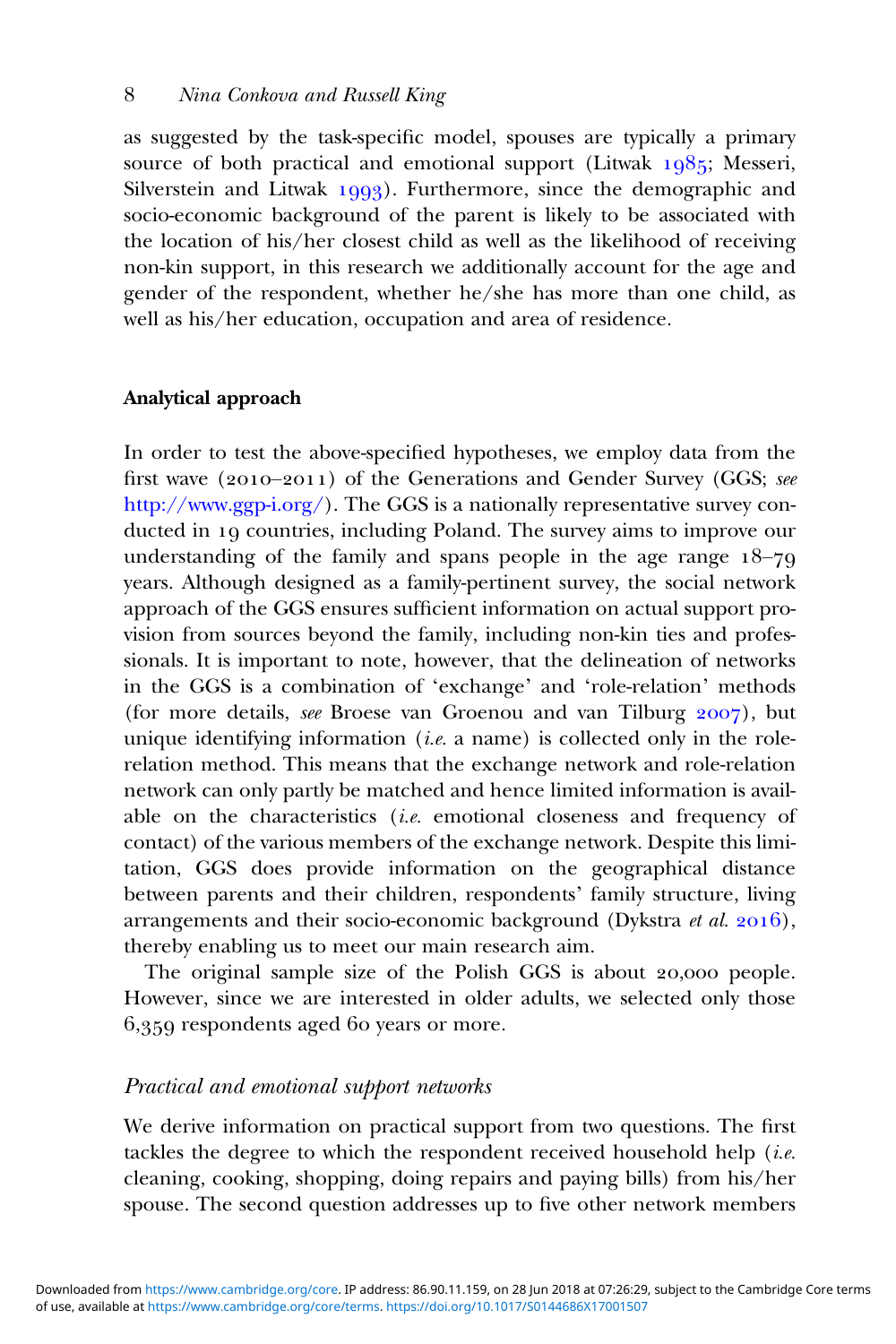from whom the respondent received regular help with household tasks. Information on emotional support was derived from a question which enquires into whether, over the last 12 months, the respondent has talked to anyone about his/her personal experiences and feelings. The respondents could again name up to five helpers. These in turn could be identified as being a spouse, parents (in-law), children, grandchildren, siblings (kin); friends, acquaintances, neighbours and colleagues (non-kin); and an organisation or a company (professionals).

In order to best understand older adults' support patterns, we used these questions to construct a number of support network variables. We began this procedure by selecting only those survey respondents who received practical and emotional support from at least one person. For practical support, this selection reduced the sample size to  $1,029$  people, and for emotional support to  $3,545$  people. As a second step, we created a continuous variable indicating the total number of ties that were named (network size).<sup>3</sup> Given our focus on non-kin ties, as a third step we created a dichotomous variable indicating whether at least one of the five possible helpers was a non-kin tie. Finally, we constructed three dichotomous variables indicating whether the respondents' network is only family, non-kin or professionally based. Employing these variables, we descriptively examine whether the size and composition of both practical and emotional support networks differ for older adults with different living arrangements.

## Distance between parents and children

Employing information about the length of time it takes the older parent to travel to his/her adult child(ren), we constructed a categorical variable indicating how many hours away is the closest child.<sup>5</sup> We constructed five categories: (a) the closest child is in the parental household; (b) the closest child is outside the parental home and at a distance of maximum one hour; (c) the closest child is between one and two hours; (d) the closest child is between three and eight hours; (e) the closest child is nine hours away or more. We constructed the variable in such a way that those older adults who fall in the last category (nine or more hours), for example, have no other children living closer than nine hours away, even if they have more than one child.

## Living arrangements and control variables

Given the focal role of the spouse as a source of practical and emotional support, we examine the living configurations of older adults in Poland. We constructed a categorical variable indicating whether (a) the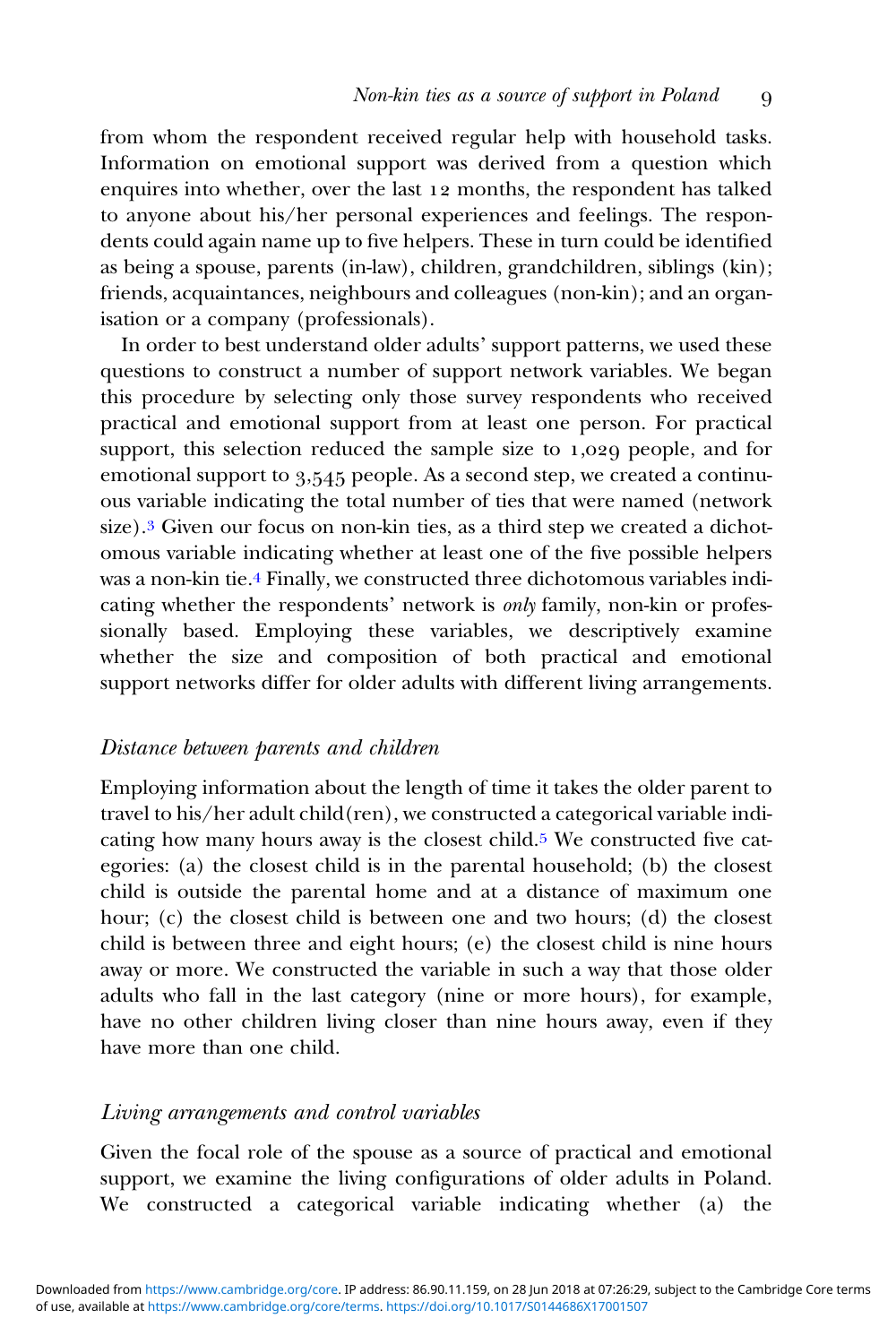respondent has a spouse who is in the household; (b) the respondent has a spouse who is not in the household; or (c) the respondent has no spouse (never married, divorced or widowed).

We furthermore control for respondents' socio-economic and demographic background since we expect that these characteristics will be associated with both the dependent and the key independent variables. The exact characteristics which we control for are: whether the respondent has more than one child (a dichotomous variable, coded 1 for yes), age (a continuous variable), sex (a dichotomous variable, coded  $\alpha$  for male), educational level (a variable measured on a scale from o, pre-primary education, to 7, high-level academic education), employment (a categorical variable indicating whether the respondent is employed, unemployed, retired or in some other condition such as sick leave or in training) and area of residence (a dichotomous variable coded 1 for urban).

## Association between geographic distance and support from at least one non-kin tie

Employing the variable indicating whether or not older adults have at least one non-kin tie in their support networks and the above-described independent variables, we conduct logistic regression models to examine the relationship between distance separating parents from their closest child and the likelihood that a person will receive practical and emotional support from at least one non-kin tie. We model separately the likelihood for each type of support. We begin the analyses by including the control variables in the model (Model 1). Subsequently, we include the key independent variable: distance between parents and their closest child (Model 2; reference category is the closest child in the parental household). As we add the distance variable, we examine changes in the explained variance or the degree to which distance explains the difference between those with and without at least one non-kin tie in their support networks.

[Tables](#page-15-0)  $4$  and  $5$  (which are presented and discussed later in the paper) give the results of the logistic regression models. All coefficients represent how a change in the independent variable is associated with a change in the probability of having at least one non-kin tie in the practical and emotional support network. The coefficients are presented as odds ratios, meaning that coefficients greater than 1 signify a positive association and those below 1 a negative association. Since the odds ratios are somewhat uninformative when it comes to understanding the degree to which non-kin ties provide support and difficult to interpret when it comes to substantive effects (Mood  $2010$ ), in [Figures](#page-10-0) 1 and  $2$  we additionally present the predicted probabilities for receiving support from at least one non-kin over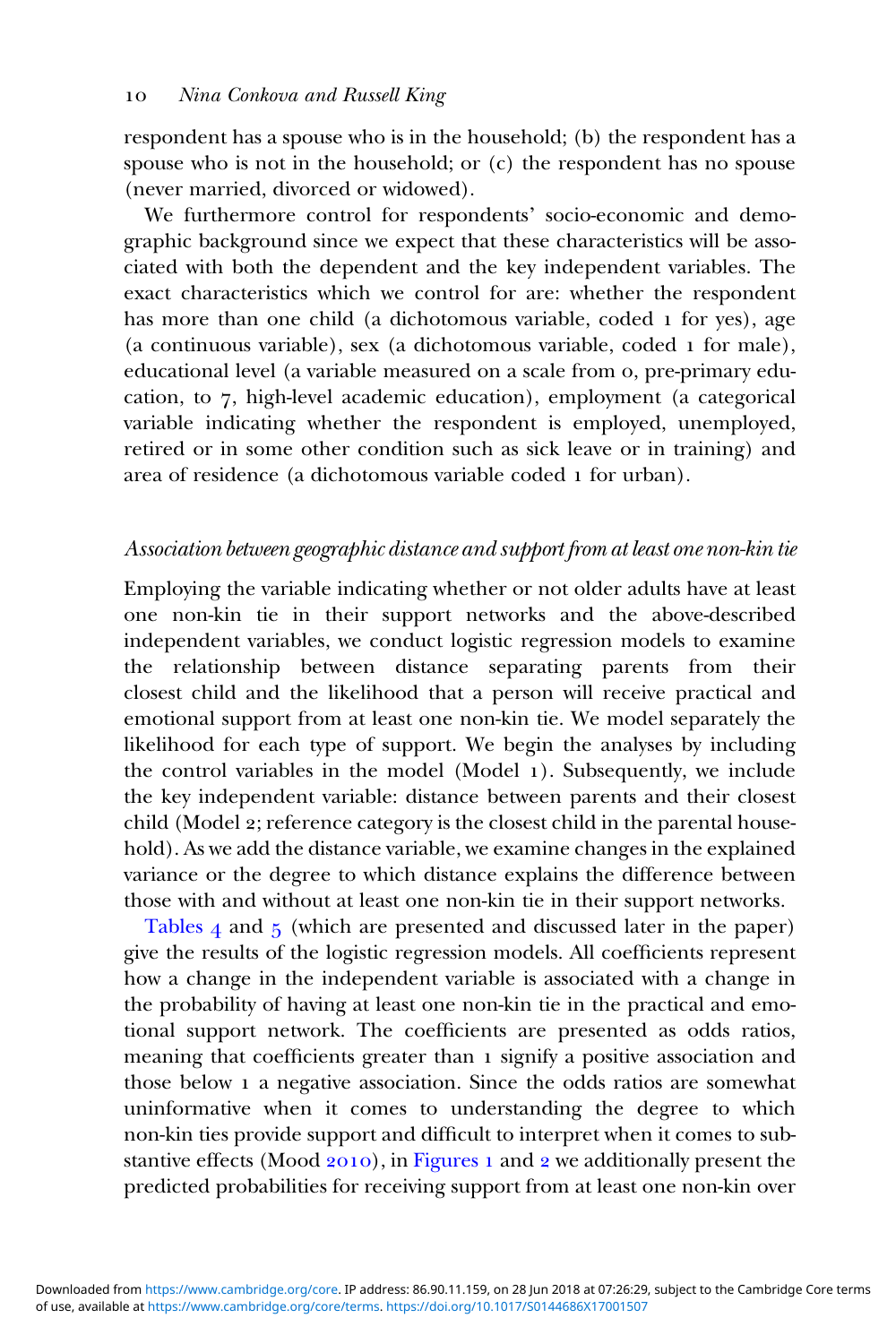<span id="page-10-0"></span>

Figure . Predicted probabilities of receiving practical help from at least one non-kin tie over proximity of closest child in hours.



Figure 2. Predicted probabilities of receiving emotional help from at least one non-kin tie over proximity of closest child in hours.

each of the possible categories regarding the location of the closest child. The predicted probabilities hold all other covariates constant at their mean, meaning that these results can be interpreted as the likelihood of non-kin support for a person who is average with regard to the characteristics included in the model.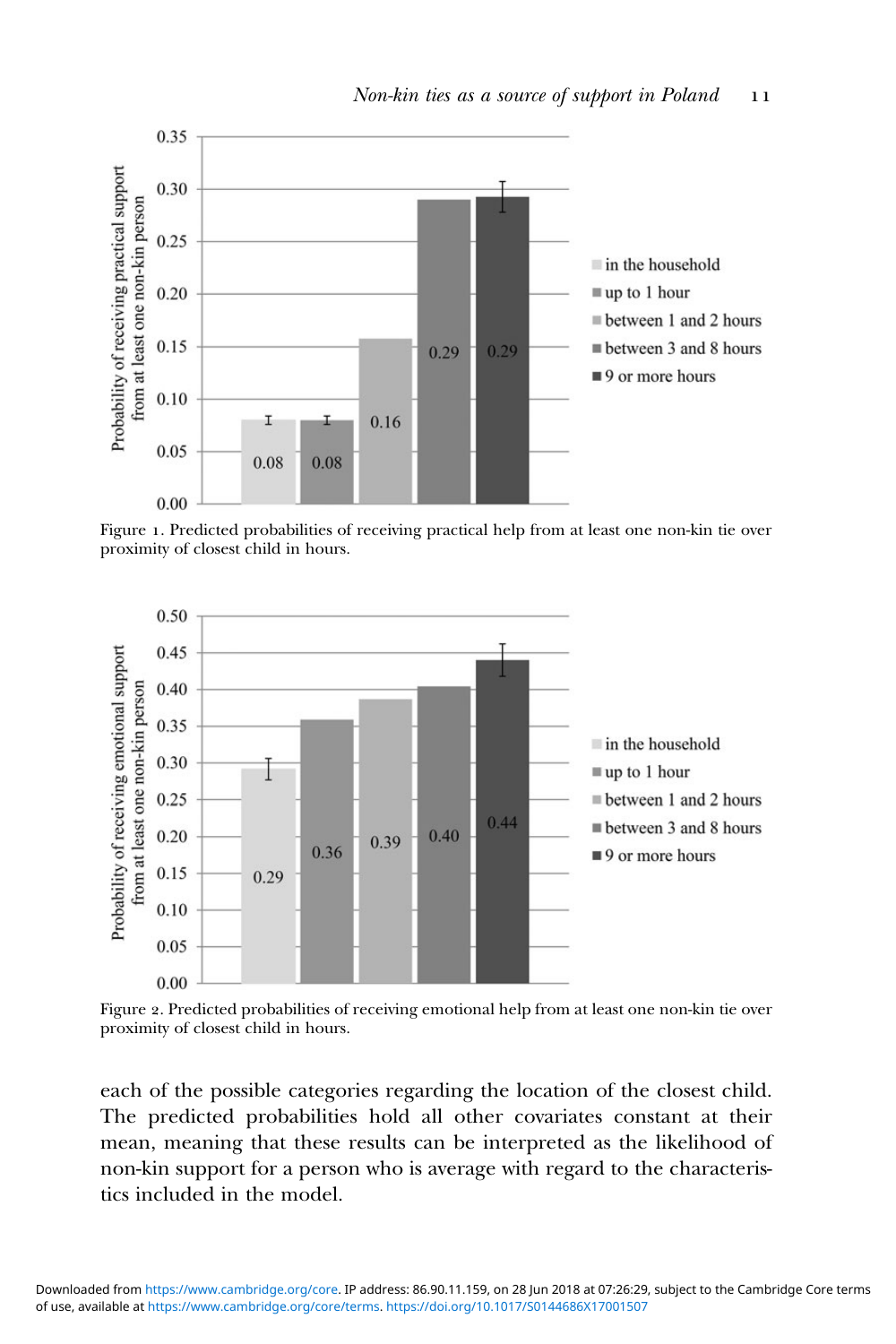## Results

## Sample description

As can be seen in [Table](#page-12-0) 1, the majority  $(53.1\%)$  of older adults in Poland have their closest child outside the parental household but within a distance of one hour. Just over a quarter  $(26.4\%)$  have their closest child in the parental household, followed by those who have their closest child between one and two hours away  $(12.5\%)$ . Amongst those with (very) distant children, 5.2 per cent reported their closest child between three and eight hours, and only 2.8 per cent had their closest child more than nine hours away.

[Table](#page-13-0) 2 provides information as to what percentage of older adults in Poland fall into each of the living arrangement configurations given the location of their closest child. The data suggest that the most common living arrangement in Poland includes a spouse living in the respondent's household and a non-resident child at a distance of maximum one hour. As to those 'left behind' by migration, findings show that only 2 per cent of the older adults who have a spouse in the household have their closest child nine or more hours away. Moreover, around 2 per cent have a spouse who is not living in the same household as the respondent, and about  $44$  per cent have no spouse. From the latter group, about  $4$  per cent have their closest child more than nine hours away, whereas from those with a non-resident spouse around 9 per cent have no closer child than nine hours away.

Finally, as can be seen in [Table](#page-12-0)  $_1$ , about  $_7$ o per cent of the respondents reported having more than one child and about 40 per cent are fathers. The mean age is  $68.3$  years; the majority of respondents are retired  $(8, 8\%)$  and urban residents  $(68\%)$ . With regard to education, 51 per cent of the sample reported upper secondary education, followed by those at the lower end – primary education  $(30\%)$ , and then those at the higher end – first-level tertiary education  $(12\%)$ .

#### Support patterns amongst older adults in Poland

[Tables](#page-14-0) 3 and 4 provide information on the proportion of older adults who did not receive support, as well as the size and composition of the practical and emotional support networks of those who did receive support. In presenting these data, we distinguish between those who have no spouse and no nearby children (either because they are childless, or their nearest child lives nine or more hours away – hence they have been 'left behind' by migration), and those who have a spouse and the closest child lives at a distance of maximum one hour (the most common living arrangement in the data-set). Here, it is important to note that we rely on a very small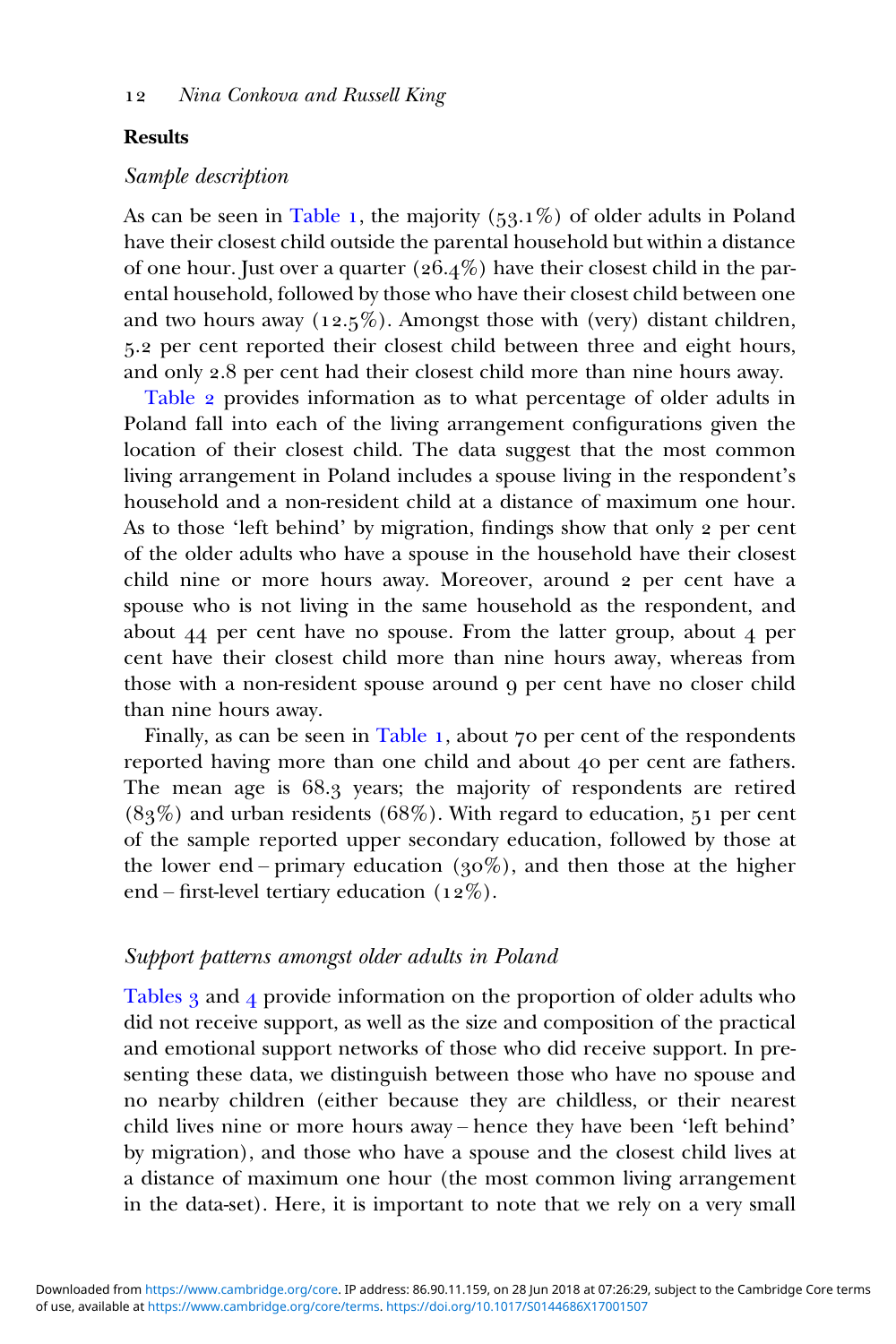|                                                        |                | Practical support        |                   | <b>Emotional support</b> |                 |  |  |
|--------------------------------------------------------|----------------|--------------------------|-------------------|--------------------------|-----------------|--|--|
|                                                        |                | Support network has:     |                   | Support network has:     |                 |  |  |
|                                                        | Sample average | At least one non-kin tie | No non-kin ties   | At least one non-kin tie | No non-kin ties |  |  |
|                                                        |                |                          | Percentages $(N)$ |                          |                 |  |  |
| Child in the household $^1$                            | 26.4(1,417)    | 9.1(10)                  | 12.7(96)          | 19.7(218)                | 28.0(546)       |  |  |
| Child within $1$ hour <sup>1</sup>                     | 53.1 $(2,847)$ | 57.3(63)                 | 73.4(555)         | 55.3(612)                | 53.9(1,051)     |  |  |
| Child between 1 and 2 hours <sup>1</sup>               | 12.5(670)      | 16.4(18)                 | 9.7(73)           | 13.9(154)                | 11.1 $(217)$    |  |  |
| Child between $\alpha$ and $\delta$ hours <sup>1</sup> | 5.2(281)       | 12.7(14)                 | 3.0(23)           | 7.0(77)                  | 4.8(93)         |  |  |
| Child $q+$ hours or abroad <sup>1</sup>                | 2.8(151)       | 4.5(5)                   | 1.2 $(9)$         | 4.1(45)                  | 2.2(43)         |  |  |
| Living with spouse $1$                                 | 54.7(3.478)    | 20.3(29)                 | 33.9(300)         | 38.7(522)                | 65.9(1,447)     |  |  |
| Living alone, non-resident spouse <sup>1</sup>         | 1.7(111)       | 2.8(4)                   | 2.4(21)           | 2.4(32)                  | 1.5(34)         |  |  |
| Living alone, no spouse                                | 43.6(2,770)    | 76.9(110)                | 63.8(565)         | 59.0(796)                | 32.5(714)       |  |  |
| Two or more children <sup>2</sup>                      | 68.9(4.380)    | 52.4(75)                 | 74.3(658)         | 62.2(840)                | 76.6(1,681)     |  |  |
| Mean age of respondent $(SD)^3$                        | 68.3(5.8)      | 71.5(5.7)                | 71.1 (5.8)        | 68.4(5.7)                | 68.2 $(5.8)$    |  |  |
| Male                                                   | 38.7(2,460)    | 24.0 (213)               | 31.0(43)          | 26.3(355)                | 40.4(886)       |  |  |
| Employed                                               | 5.6(353)       | $o$ (o)                  | 1.5(13)           | 5.6(75)                  | 6.0(131)        |  |  |
| Unemployed                                             | 7.3(463)       | 9.1(13)                  | 8.1(72)           | 5.9(80)                  | 7.5(165)        |  |  |
| Retired                                                | 83.0(5,278)    | 84.6(121)                | 83.3 (738)        | 84.0(1,134)              | 82.6(1,812)     |  |  |
| Other activity                                         | 4.2(265)       | 6.3 $(9)$                | 7.1(63)           | 4.5(61)                  | 4.0(87)         |  |  |
| Mean level of education $(SD)^4$                       | 2.6(1.4)       | 2.5(1.5)                 | 2.3(1.4)          | 2.9(1.4)                 | 2.6(1.3)        |  |  |
| Urban residence                                        | 68.1 (4,329)   | 69.9 (100)               | 64.9(575)         | 77.0(1,040)              | 65.8(1,445)     |  |  |

<span id="page-12-0"></span>

|  |  |  | TABLE 1. Description of sample by practical and emotional support networks with and without at least one non-kin tie |  |  |  |
|--|--|--|----------------------------------------------------------------------------------------------------------------------|--|--|--|
|  |  |  |                                                                                                                      |  |  |  |

Notes: SD: standard deviation. 1. The variables measuring distance between parents and their closest child as well as living arrangements are categorical but for the sake of clarity they are presented as dummy variables. 2. There were  $717$  respondents (11.3%) who did not have any children and 1,262 (19.8%) who reported having one child. 3. The age range of the sample is 60-81. 4. Education was measured on a scale from  $\sigma$  (pre-primary education) to 7 (high-level academic education).

Source: Polish Generations and Gender Survey (respondents aged  $60+$ ).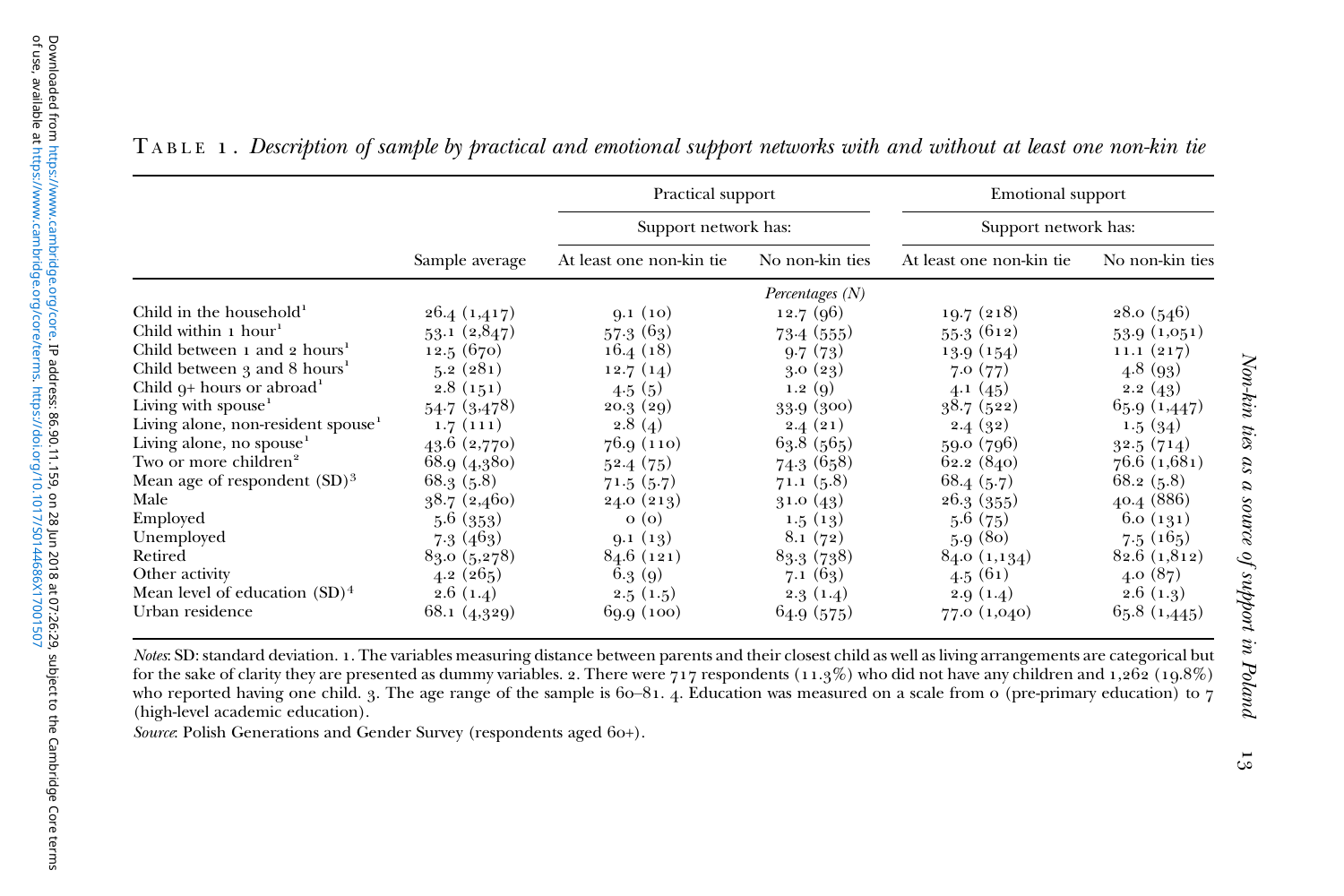|                         | Child in the<br>household | Child<br>within | Child<br>between 1<br>1 hour and 2 hours and 8 hours | Child<br>between 3 | Child $q+$<br>hours or<br>abroad | Total<br>N |
|-------------------------|---------------------------|-----------------|------------------------------------------------------|--------------------|----------------------------------|------------|
|                         |                           |                 | Percentages                                          |                    |                                  |            |
| Spouse in the household | 27.2                      | 53.6            | 12.1                                                 | 4.8                | 2.2                              | 3,128      |
| Non-resident spouse     | 11.7                      | 51.1            | 22.3                                                 | 6.4                | 8.5                              | 94         |
| No spouse               | 25.8                      | 52.3            | 12.5                                                 | 5.8                | 3.5                              | 2,144      |

<span id="page-13-0"></span>T ABLE . Description of living arrangements for those who have children

*Notes*: Eight per cent  $(N = 507)$  have no partner and no children. Chi-squared test shows significant differences but note that we violate the test assumption of at least five expected counts per cell.

Source: Polish Generations and Gender Survey (respondents aged 60+).

number of people who fall in the category 'no spouse and nearest child lives nine or more hours away', and therefore the descriptive findings in that regard should be treated with caution. However, we believe it is important to keep these categories separated because our analyses reveal fairly different support system configurations between those who have never had children and those who have children at a large distance, allowing us to begin refining our knowledge on those left behind by migration in Poland.

The findings reveal that  $84$  per cent of older adults in Poland did not receive practical support from anyone. This proportion is almost twice those who did not receive emotional support  $(44\%)$ . Moreover, compared with the group of older adults with a spouse and a nearby child (within one hour), we observe a significantly higher share of people with distant children, who did not receive practical help, but this difference is not large: 88 versus 91 per cent, respectively [\(Table](#page-14-0)  $_3$ ). These group differences are somewhat larger for emotional support, where those with a distant child or no children have a 16 per cent higher observed probability of not receiving support than those with a proximate child  $(Table 4)$  $(Table 4)$ .

Regarding the size of older adults' support networks, the findings suggest that emotional networks are in general larger, with an average size of 2.0 supportive ties, compared to 1.6 ties for practical support. The networks' size differs across different household configurations but not by much: for practical support, those without children have the smallest  $(1.3 \text{ ties})$ whereas those with a proximate child have the largest  $(1.6$  ties) networks. For emotional support, those with a distant child have the smallest  $(1.6)$ ties) and those with a proximate child have the largest (2.0 ties) networks.

Next, with regard to the composition of the networks or the degree to which older adults rely on different sources of support, we find, as suggested by Hypothesis 1, that both practical and emotional support networks in Poland are predominantly family focused. Of those who received support,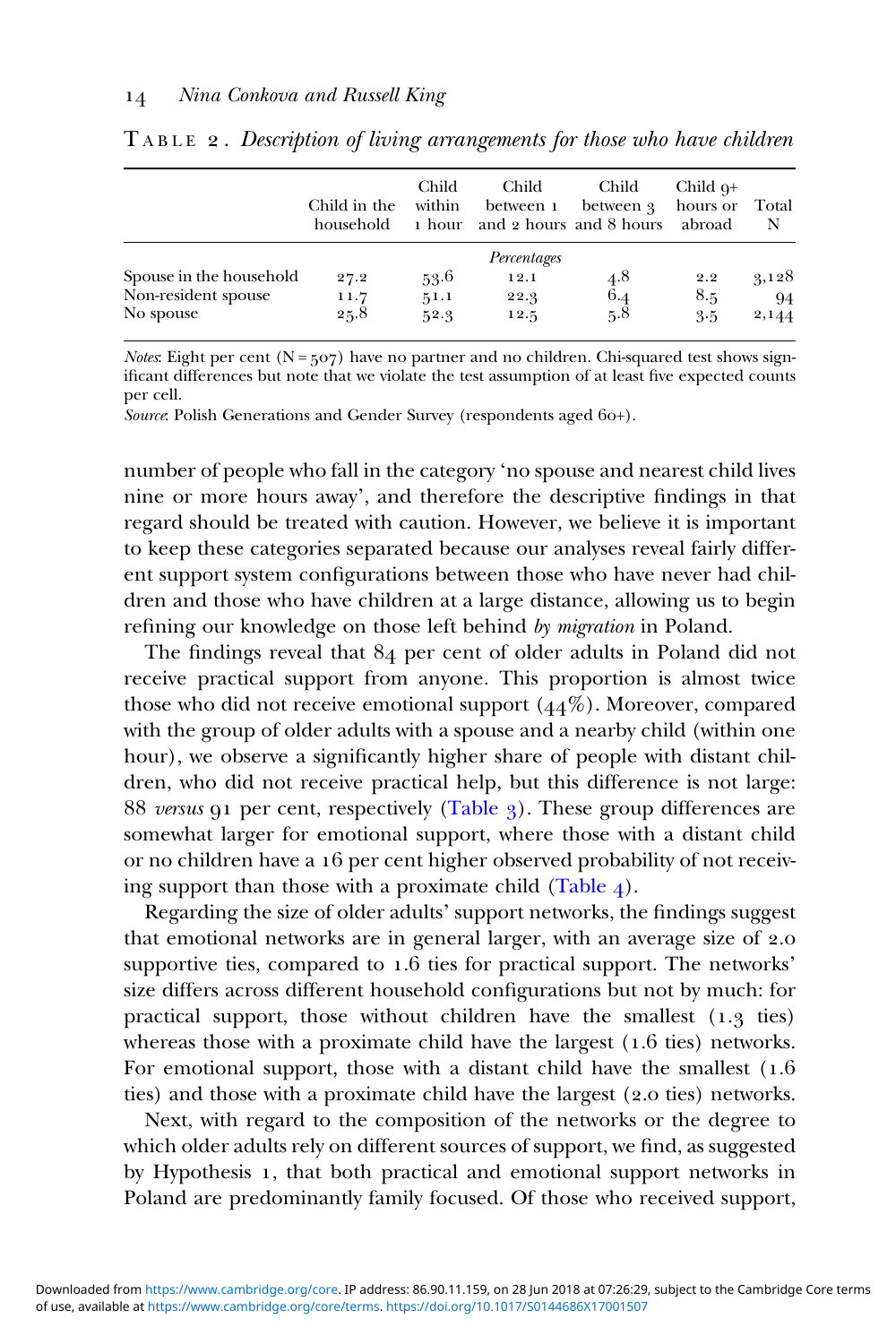|                                                                 | Sample     | No spouse,<br>no children | No spouse,<br>closest child<br>$q+$ hours | Spouse, closest<br>child within<br>1 hour |
|-----------------------------------------------------------------|------------|---------------------------|-------------------------------------------|-------------------------------------------|
| No support $(\%)^*$                                             | 82.8       | 80.9                      | 90.5                                      | 87.5                                      |
| Mean number of ties in<br>support network $(SD)^1$              | 1.55(0.8)  | 1.33(0.7)                 | 1.43(0.5)                                 | 1.60(0.9)                                 |
| Support network with at<br>least one non-kin tie<br>$(\%)^{1*}$ | $13.9^{2}$ | 20.6                      | 71.4                                      | 5.7                                       |
| Non-kin ties-only support<br>network $(\%)^{1*}$                | 7          | 15.5                      | 28.6                                      | 2.4                                       |
| Support network without<br>non-kin ties $(\%)$ :                | 86.1       | 70.4                      | 28.6                                      | 94.3                                      |
| Kin ties-only support<br>network $(\%)^{1*}$                    | 77.3       | 50.5                      | 28.6                                      | 85.6                                      |
| Support from at least one<br>professional tie $(\%)$ :          | 4.0        | 17.5                      | 0.0                                       | 1.0                                       |
| Professional ties-only<br>network $(\%)^{1*}$                   | 1.8        | 12.4                      | 0.0                                       | 0.5                                       |
| Total number of people<br>who received support                  | 1,029      | 97                        | 7                                         | 209                                       |
| <b>Total N</b>                                                  | 6,359      | 507                       | 74                                        | 1,677                                     |

<span id="page-14-0"></span> $T$ ABLE  $_3$ . Practical support networks by living arrangements

Notes: SD: standard deviation. . Test of significance is performed but note that we violate the test assumption of at least five expected counts per cell. 2. Of all people who have non-kin ties in their practical support network, 97.2 per cent have only one non-kin tie.

Source: Polish Generations and Gender Survey (respondents aged 60+).

Significance: \*Chi-squared test reveals statistically significant differences between the categories 'no spouse and no children', 'no spouse and closest child  $q+$  hours' and 'spouse and closest child within 1 hour'.

 per cent reported that they relied exclusively on kin for practical help, compared with 60 per cent who relied exclusively on kin for emotional help. Yet, the degree to which older adults rely only on family varies greatly across living arrangements, with those with distant children – and hence effectively 'left behind' by migration – being least likely to have kin-only networks (for both practical and emotional help,  $28.6\%$  have kin-only networks). An interesting finding worth noting here is also that, unlike those with distant children, those older adults with no spouse and no children are still most likely to rely on kin ties only  $(51\%)$  for practical support. Compared with all other living arrangements, childless older adults in Poland are also most likely to rely either exclusively, or on at least one, professional for practical help ( $12$  and  $18\%$ , respectively). For emotional support, however, like those with a distant child, childless older adults are most likely to rely on non-kin ties.

With regard to reliance on non-kin ties, as suggested by Hypothesis 1.1, the findings show that older adults in Poland are more likely to rely on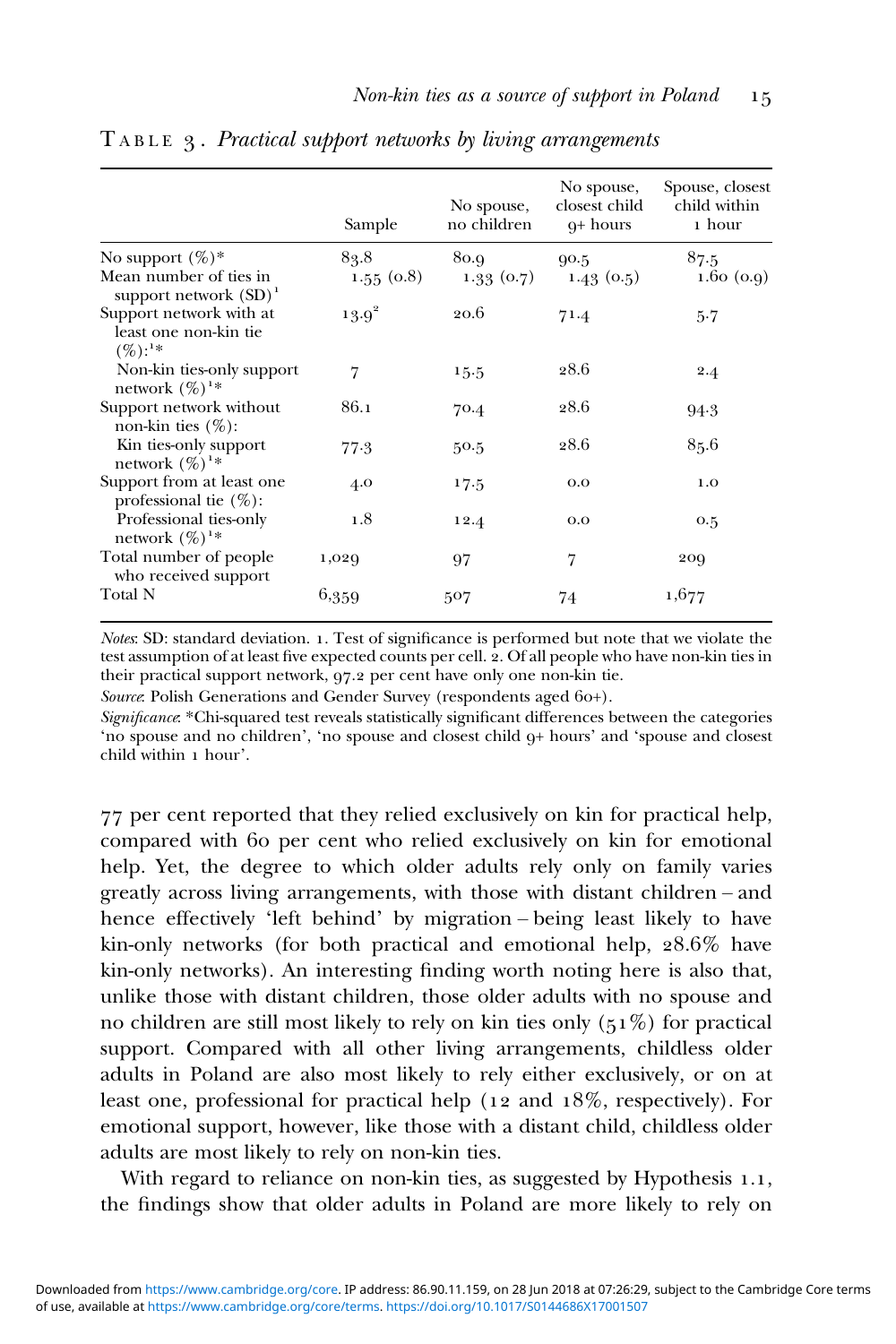|                                                        | Sample    | No spouse,<br>no children | No spouse,<br>closest child<br>$q+$ hours | Spouse, closest<br>child within<br>1 hour |
|--------------------------------------------------------|-----------|---------------------------|-------------------------------------------|-------------------------------------------|
| No support $(\%)^*$                                    | 44.3      | 57.0                      | 56.8                                      | 41.1                                      |
| Mean number of ties in<br>support network $(SD)^{1*}$  | 1.95(1.1) | $1.68$ (0.9)              | 1.62(0.8)                                 | 2.0(1.1)                                  |
| Support network with at<br>least one non-kin tie:*     | $38.1^2$  | 70.6                      | 71.4                                      | 26.6                                      |
| Non-kin ties-only support<br>network $(\%)^{1*}$       | 14.3      | 38.1                      | 42.9                                      | 8.3                                       |
| Support network without<br>non-kin ties $(\%):$        | 61.9      | 29.4                      | 28.6                                      | $73-4$                                    |
| Kin ties-only support<br>network $(\%)^{1*}$           | 60.1      | 23.9                      | 28.6                                      | 72.2                                      |
| Support from at least one<br>professional tie $(\%)$ : | 1.1       | 3.7                       | 2.4                                       | 0.4                                       |
| Professional ties-only<br>network $(\%)^{1*}$          | 0.5       | 2.8                       | 0.0                                       | 0.1                                       |
| Total number of people<br>who received support         | 3,545     | 218                       | 42                                        | 987                                       |
| Total N                                                | 6,359     | 507                       | 74                                        | 1,677                                     |

## <span id="page-15-0"></span> $T$ ABLE 4. *Emotional support networks by living arrangements*

Notes: SD: standard deviation. . Test of significance is performed but note that we violate the test assumption of at least five expected counts per cell. 2. Of all people who have non-kin ties in their emotional support network,  $76.8$  per cent have only one non-kin tie.

Source: Polish Generations and Gender Survey (respondents aged 60+).

Significance: \*Chi-squared test reveals statistically significant differences between the categories 'no spouse and no children', 'no spouse and closest child  $q+$  hours' and 'spouse and closest child within 1 hour'.

friends, neighbours and other non-relatives for emotional than for practical help. As can be seen in [Tables](#page-14-0)  $3$  and  $4$ ,  $38$  per cent of all respondents reported at least one non-kin tie in their emotional support network, compared to  $14$  per cent who have at least one non-kin tie in their practical support network. The same conclusion can be drawn if we turn to exclusive reliance on non-relatives:  $14$  per cent reported having only non-kin ties as a source of emotional help, compared with  $7$  per cent for practical help. As expected, we also see that the role of non-kin ties becomes more important when children are not around:  $71$  per cent of the respondents with distant children have at least one non-kin person in their practical support network, compared to 6 per cent for those with proximate children. This difference exists also for emotional support but it is less extreme,  $71$  versus  $27$  per cent. In the next sub-section, we discuss in more detail the association between distance between parents and their closest child and support from at least one non-kin person.

Finally, as suggested by Hypothesis 1.2, professionals play a negligible role in older adults' support networks in Poland, with the notable exception of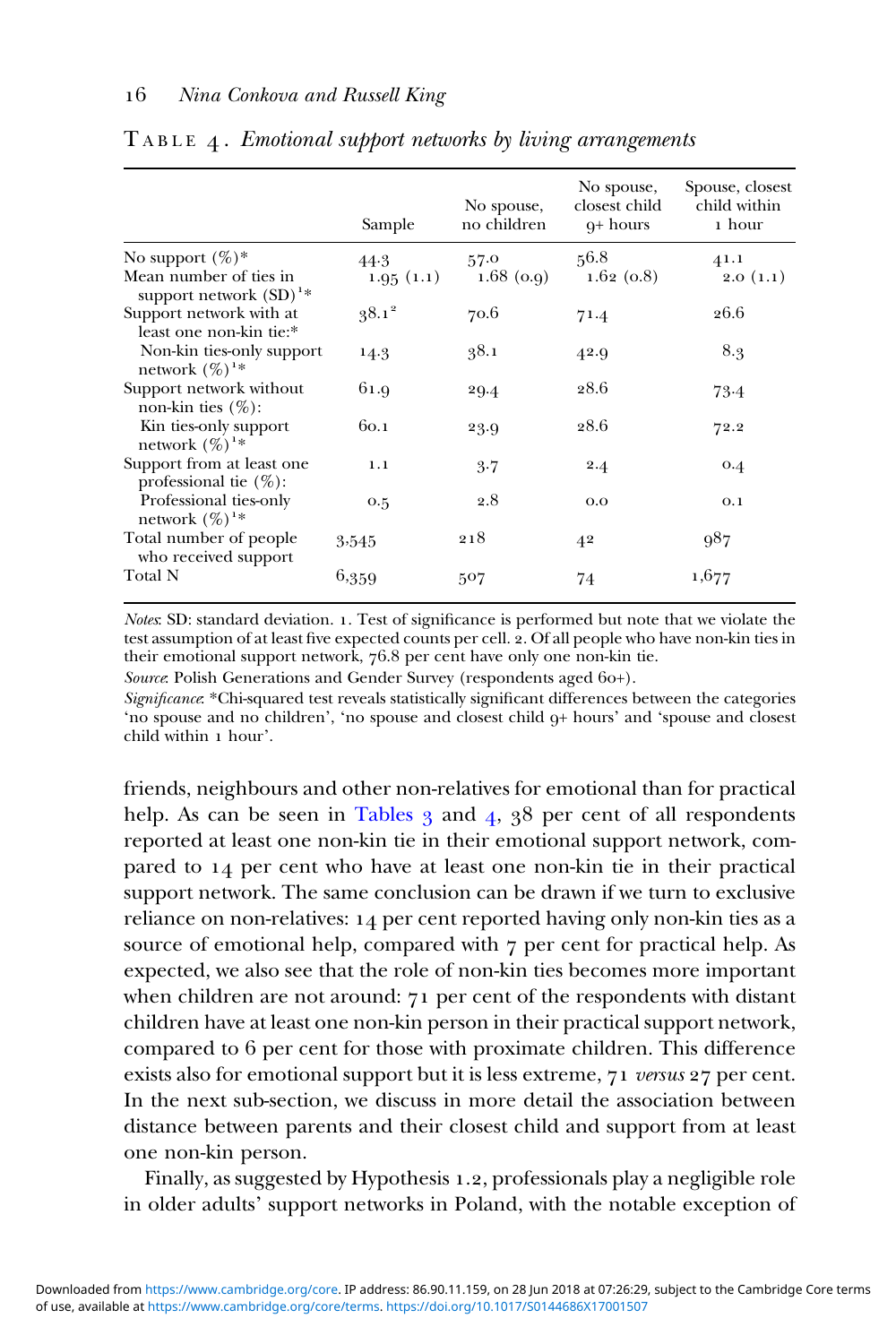|                                                              | Model 1          | Model 2                      |
|--------------------------------------------------------------|------------------|------------------------------|
|                                                              |                  | Odds ratios (standard error) |
| Proximity of children in hours (Ref. Child in the household) |                  |                              |
| Child within 1 hour                                          |                  | 0.93(0.35)                   |
| Child between 1 and 2 hours                                  |                  | 2.14(0.95)                   |
| Child between 3 and 8 hours                                  |                  | $4.65***$ (2.33)             |
| Child 9+ hours or abroad                                     |                  | $4.72*(3.26)$                |
| Living arrangement (Ref. Living with spouse):                |                  |                              |
| Living alone, non-resident spouse                            | 1.55(1.04)       | 1.19 $(0.85)$                |
| Living alone, no spouse                                      | $2.07***$ (0.86) | $3.19***$ (0.91)             |
| Two or more children                                         | $0.42***$ (0.10) | $0.47***$ (0.11)             |
| Age of respondent                                            | 0.08(0.02)       | 0.08(0.02)                   |
| Male                                                         | $2.27**$ (0.57)  | $2.54***$ (0.65)             |
| Employed                                                     |                  |                              |
| Unemployed                                                   | 0.78(0.33)       | 0.79(0.34)                   |
| Other activity                                               | 1.01(0.41)       | 1.06(0.44)                   |
| Education                                                    | 1.11(0.09)       | 1.06(0.09)                   |
| Urban residence                                              | 0.93(0.23)       | 0.02(0.23)                   |
| Constant                                                     | 0.34(0.49)       | 0.28(0.43)                   |
| N observations                                               | 864              | 864                          |
| Nagelkerke $R^2$ (%)                                         | 6q               | 10.6                         |
| Log-likelihood                                               | $-306.6$         | $-294.5$                     |

<span id="page-16-0"></span>TABLE  $\overline{5}$ . Logistic regression results for practical help from at least one non-kin tie

Notes: There are no people who are in employment and received practical support from at least one non-kin tie. Ref.: reference category.

Significance levels: \*  $p \le 0.05$ , \*\*  $p \le 0.01$ , \*\*\*  $p \le 0.001$ .

the above-mentioned childless people. On average, 4 per cent of older adults in Poland reported having at least one professional in their practical support network, and only 1 per cent reported at least one professional in their emotional support network.

## Association between distance and receiving support from at least one non-kin tie

We turn now to Tables  $5$  and  $6$  and [Figures](#page-10-0) 1 and  $2$  to document and analyse the association between distance between parents and their closest child and the receipt of practical and emotional support from at least one neighbour, friend or another non-relative. We first examine Model  $1$  – the control variables-only model – which suggests that a strong positive relationship exists between living alone and/or not having a spouse, and the likelihood of receiving practical support from at least one non-kin person. Compared with mothers, fathers are also more likely to rely on a non-kin tie, whereas having more than one child produces a negative association with non-kin practical support. For emotional support, we find that both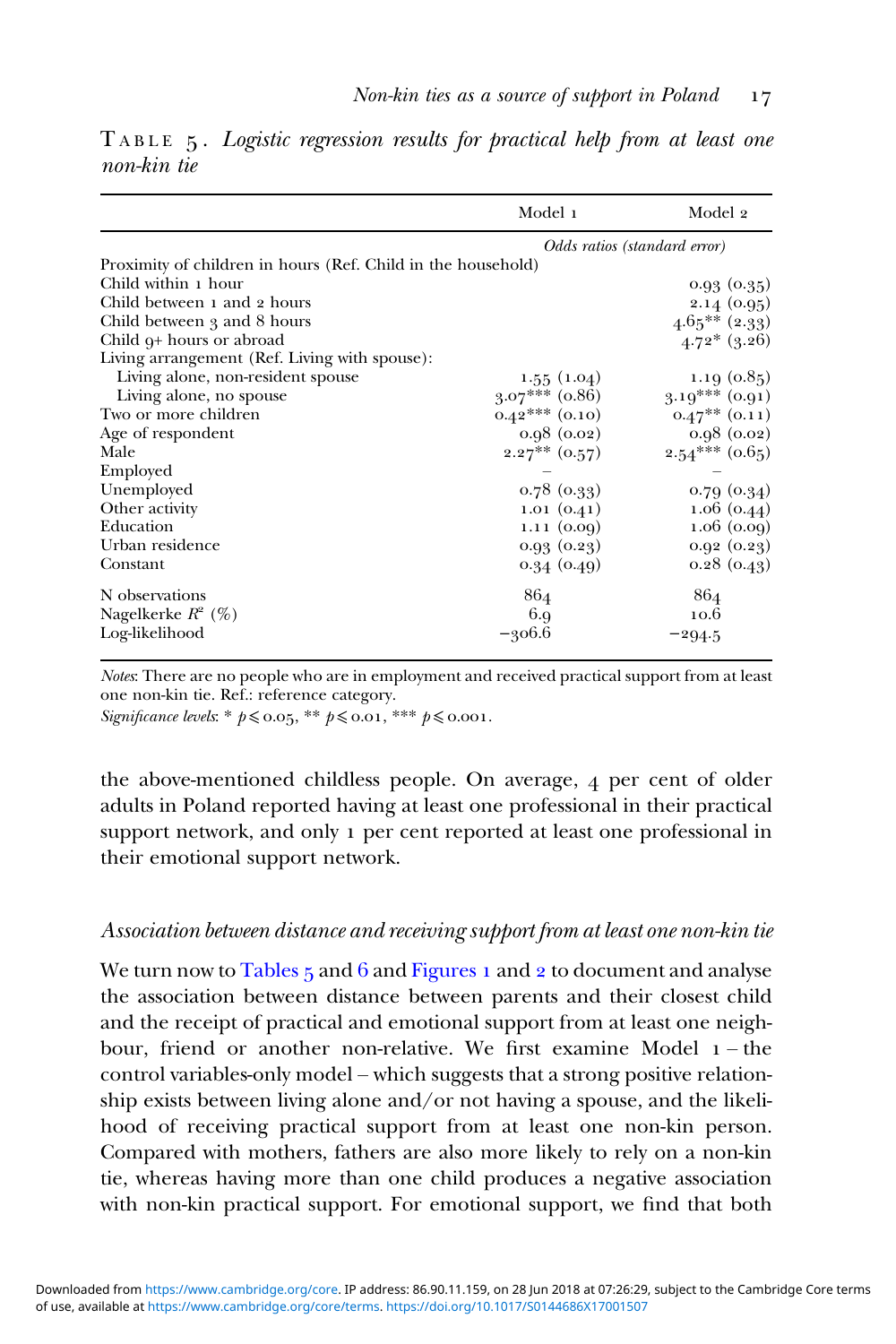|                                                              | Model 1            | Model 2                      |  |  |
|--------------------------------------------------------------|--------------------|------------------------------|--|--|
|                                                              |                    | Odds ratios (standard error) |  |  |
| Proximity of children in hours (Ref. Child in the household) |                    |                              |  |  |
| Child within 1 hour                                          |                    | $1.36**$ (0.14)              |  |  |
| Child between 1 and 2 hours                                  |                    | $1.53***$ $(0.22)$           |  |  |
| Child between 3 and 8 hours                                  |                    | $1.65***$ (0.30)             |  |  |
| Child 9+ hours or abroad                                     |                    | $1.91**$ (0.46)              |  |  |
| Living arrangement (Ref. Living with spouse):                |                    |                              |  |  |
| Living alone, non-resident spouse                            | $2.31**$ (0.65)    | $2.17***$ (0.62)             |  |  |
| Living alone, no spouse                                      | $2.71***$ (0.24)   | $2.73***$ $(0.25)$           |  |  |
| Two or more children                                         | $0.74***$ $(0.07)$ | $0.77***$ (0.08)             |  |  |
| Age of respondent                                            | 0.99(0.01)         | 0.09(0.01)                   |  |  |
| Male                                                         | $0.73***$ $(0.07)$ | $0.73***$ $(0.07)$           |  |  |
| Employed                                                     | 1.07(0.20)         | 1.10(0.20)                   |  |  |
| Unemployed                                                   | 0.96(0.16)         | 0.08(0.16)                   |  |  |
| Other activity                                               | 0.70(0.14)         | 0.70(0.14)                   |  |  |
| Education                                                    | $1.13***$ $(0.04)$ | $1.12***$ $(0.04)$           |  |  |
| Urban residence                                              | $1.49***$ (0.14)   | $1.41***$ (0.13)             |  |  |
| Constant                                                     | 0.54(0.28)         | 0.53(0.28)                   |  |  |
| N observations                                               | 3,050              | 3,050                        |  |  |
| Nagelkerke $R^2$ (%)                                         | 6.6                | 7.1                          |  |  |
| Log-likelihood                                               | $-1,863.8$         | $-1,855.3$                   |  |  |

<span id="page-17-0"></span> $T$ ABLE  $6$ . Logistic regression results for emotional support from at least one non-kin tie

Note: Ref.: reference category.

Significance levels: \*  $p \le 0.05$ , \*\*  $p \le 0.01$ , \*\*\*  $p \le 0.001$ .

not having a partner, and having a partner who is non-resident in the household, matters. As with practical support, we also find a negative association between having more than one child and non-kin support; but, unlike practical support, fathers are less likely than mothers to receive emotional support from a friend or a neighbour. Finally, although not very strong, there seems to exist a positive relationship between education and area of residence, on the one hand, and non-kin support, on the other. Highly educated older adults in cities are more likely to receive emotional support from at least one non-kin tie. For both types of support, the control variables explain about 7 per cent of the variance.

Model 2 takes into account our key independent variable: distance between parents and their closest child. For practical support, we see that older adults with child(ren) in the parental home (reference category) seem to differ significantly only from those with children between three and eight hours distant, and nine hours or more. In other words, up to three hours, increasing distance between the closest child and the parent does not make the parent more likely to add a non-kin tie to their practical support network. Turning to the marginal effects presented in [Figure](#page-10-0) 1, we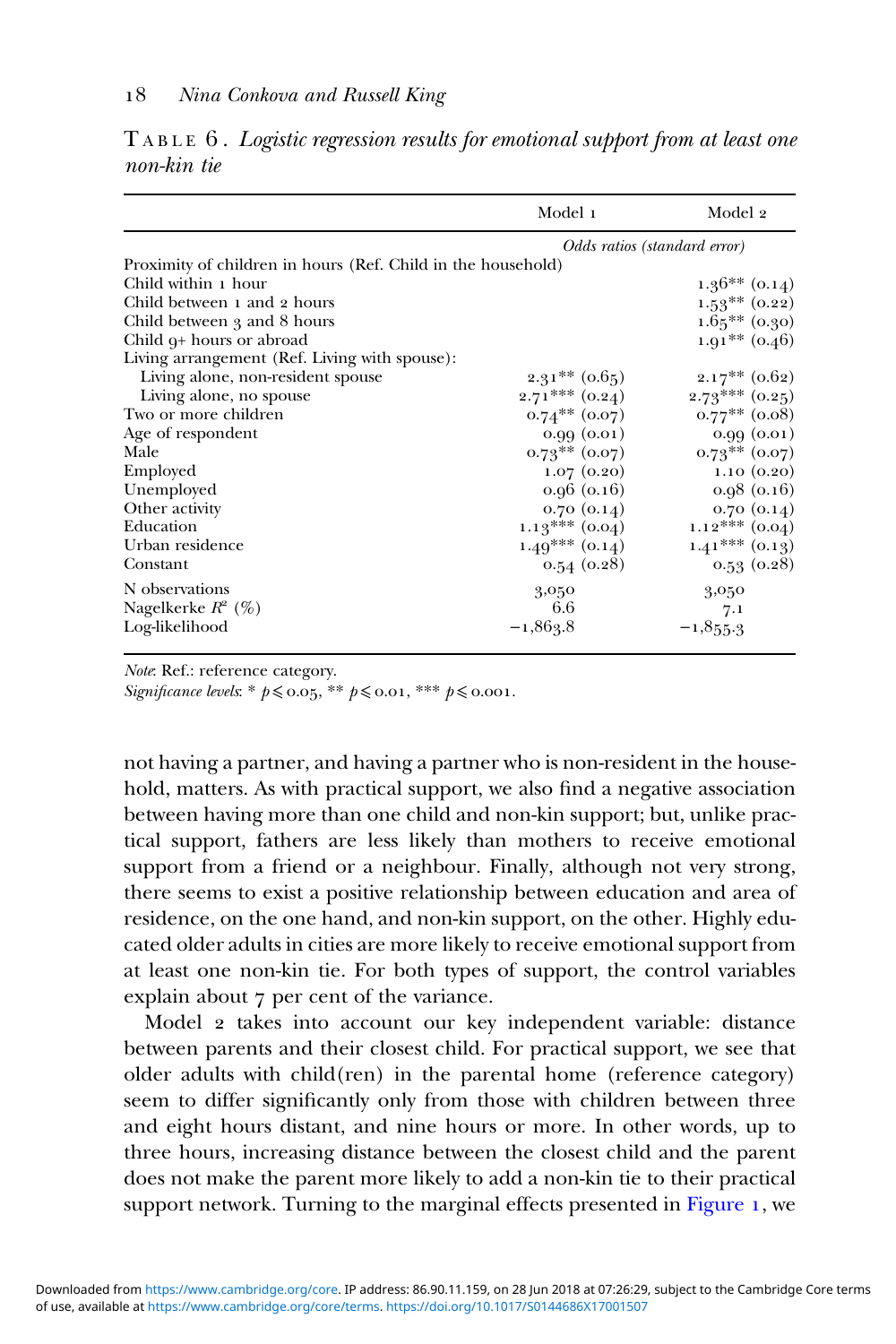also see that the magnitude of change is quite high: holding values for all control variables at their mean values, older adults who fall the into the category 'closest child is at a distance of nine hours or more' have on average a 29 per cent chance of receiving practical support from at least one non-kin tie, compared with only a 1 per cent chance for non-kin support amongst those with a proximate child, or an 18 per cent chance for all older adults together. It is interesting to note here that older adults with very distant children, i.e. those likely to be 'left behind' by international migration, differ significantly only from those older adults with a child in the household or at a distance of less than one hour (coefficients are significant at  $p = 0.03$  and  $0.01$ , respectively). Finally, adding the distance variable to the model results in about  $4$  per cent additional explained variance.

For emotional support there is also a positive and significant relationship between the distance separating parents from their closest child and nonkin support, whereby those with a child in the household differ significantly from all other categories. Thus, when it comes to emotional support, nonrelatives are more likely to become part of the support network as soon as the child leaves the parental household. In [Figure](#page-10-0)  $\alpha$  we see, however, that the magnitude of change in probability is small, and hence older adults' likelihood of receiving emotional support from a friend or a neighbour seems not to be strongly conditioned by the distance between them and their closest child. Holding all other variables at their means, the average predicted probability for non-kin emotional support is  $38$  per cent, whereas the probability for non-kin emotional support amongst those with a co-resident and a distant (nine or more hours away) child is 29 and 44 per cent, respectively. As with practical support, those with a distant child differ significantly only from those with a household child (coefficient is significant at  $p = 0.01$ ). Finally, adding the distance variable in the model results in very little  $(0.5\%)$  additional explained variance. For both types of support, the control variables' coefficients remain virtually unchanged after including the key independent variable of time-based distance in the model.

#### **Conclusions**

Building upon prior research, this paper has argued that large-scale emigration flows of young people and considerable reductions in previously universal welfare systems in Central and Eastern European countries have contributed to create the phenomenon of 'left-behind' older adults. We examined this phenomenon in the case of Poland, a country which has sent very large numbers of emigrants to Western Europe in recent years.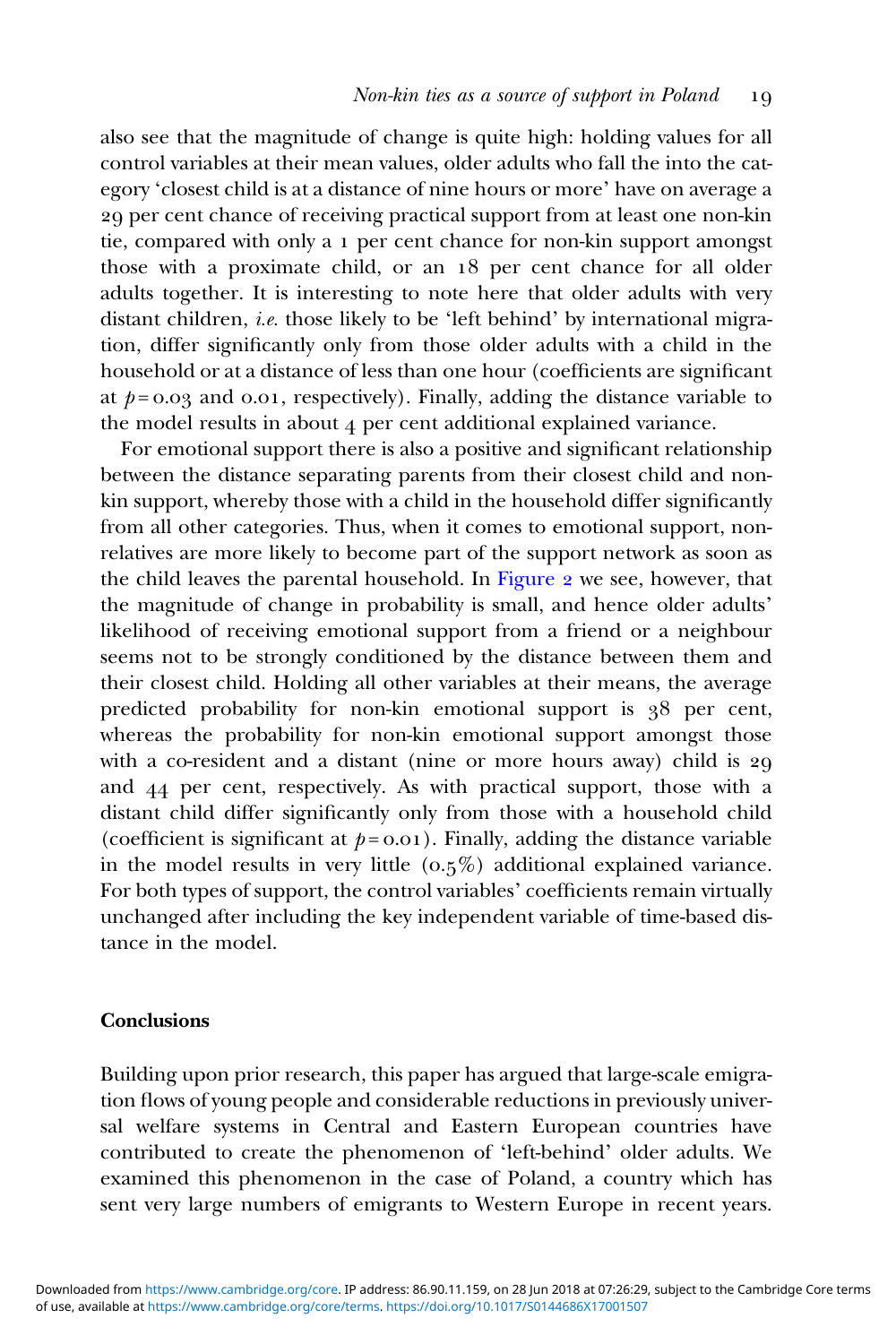More specifically, the paper enquired into older adults' support patterns given their living arrangements, and tested the premise that, when their children are not around, non-kin ties become a more important source of support. This has been our specific original contribution to what Toyota, Yeoh and Nguyen  $(2007)$  have called the 'migration–left behind nexus'.

Research on people 'left behind' by migration tends to be fuelled by concerns about support provision and the wellbeing of older adults (Toyota, Yeoh and Nguyen 2007). Adopting a dyadic perspective, prior studies have corroborated these concerns regarding issues of care and practical support, demonstrating that the parents of migrants tend to receive less 'hands-on' help than those without migrant children (Cong and Silverstein 2008; Guo, Aranda and Silverstein 2009; Knodel et al. 2010; Zimmer, Rada and Stoica  $2014$ ). In contrast to these studies, we adopted in this paper a more explicit recipient perspective and found more positive evidence about support provision. We showed that older adults 'left behind' by migration in Poland do receive significantly less support and have smaller support networks than their counterparts with proximate children, but these differences are not large. Future research might be able to bring new insights into the phenomenon of those 'left behind' by migration in Poland by focusing on older adults who did not receive support. An interesting question in that regard pertains to whether older adults did not receive support because they did not need it, or because they did not want to receive it, or because there were no network ties willing or able to provide support. Moreover, unlike this research which is cross-sectional and thus gave no clues as to how the patterns and needs of support for older adults 'left behind' by migration change over time, future research might be able to accumulate new knowledge by adopting a longitudinal perspective. As people grow old, their needs for care and support generally increase. Developing and testing hypotheses about the role of needs in determining support patterns amongst the 'oldest old' might prove informative in understanding the phenomenon of 'left behind'.

Turning to those who received help, *i.e.* about 20 per cent of our sample for practical support and about 60 per cent for emotional support, our findings suggest that support networks in Poland are comprised primarily of family ties, especially amongst those with a proximate spouse and child (ren). That Poland is a rather familialistic country has been suggested by prior research (Krzyżowski 2011; Litwin and Stoeckel 2014; Titkow and Duch  $2004$ ) and is further corroborated by our finding that family remains the most important source of practical support even amongst those older adults who have no spouse and never had children. Previous work on childless people has suggested that these kin ties are likely to be siblings and their children (Albertini and Mencarini  $2014$ ; Dykstra  $2015$ ). In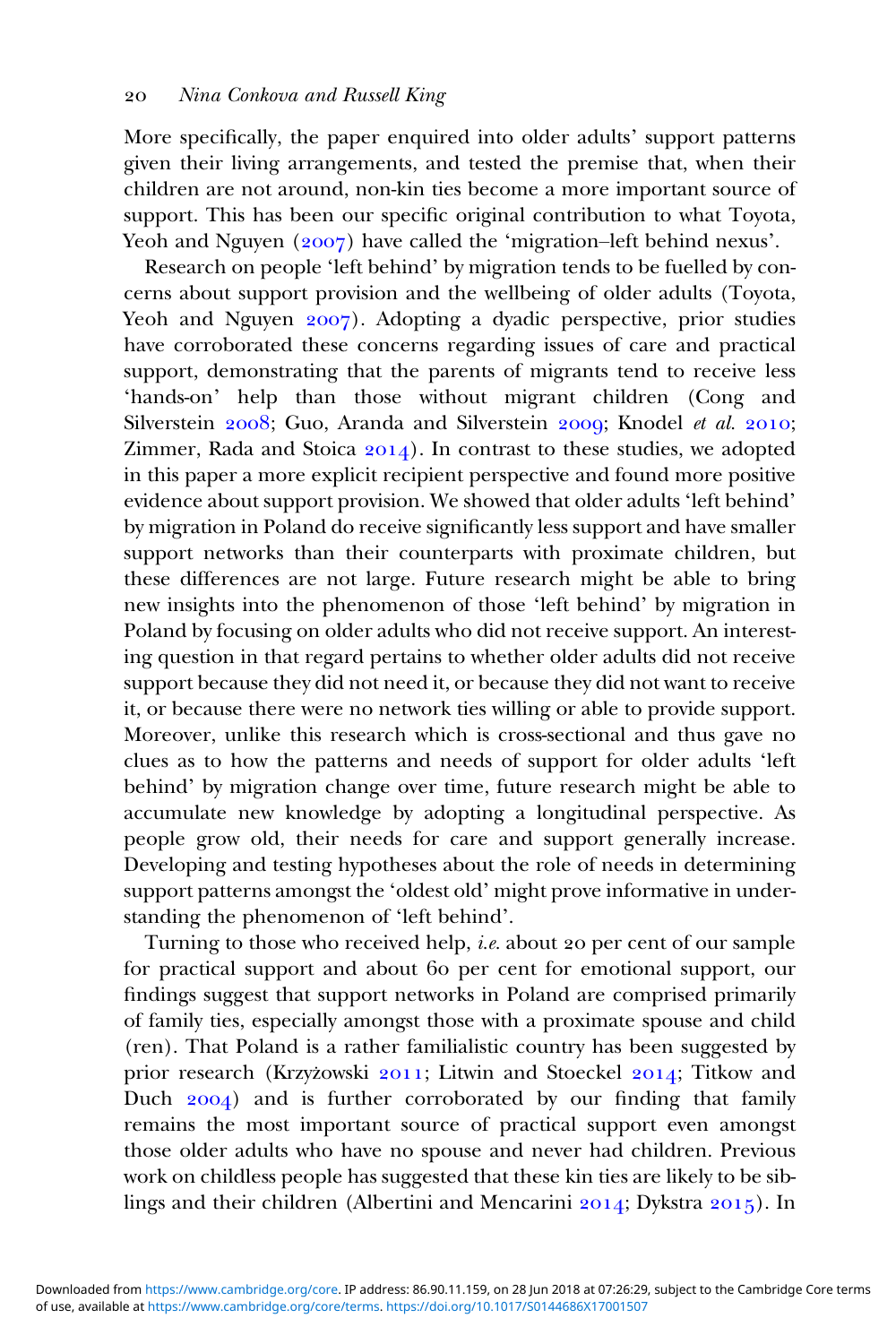line with prior research in countries with low state support for older adults (Van Der Geest, Mul and Vermeulen  $2004$ ), we also demonstrated that the role of professionals in older Poles' support networks is negligible, with the notable exception of childless people.

The degree to which older adults in Poland rely on family support varies greatly across living arrangements and types of support, however. With regard to the latter, we demonstrated that both full and partial reliance on non-kin ties is much more likely for emotional than practical support. With regard to living arrangements, we observed that older adults 'left behind' by migration seem to be more likely to rely on non-kin ties for both practical and emotional support. Hence, by means of descriptive analysis, it can be concluded that, although non-kin ties serve as a source of support less often than kin ties do, they play an important role for those older Poles whose children live far away. This finding bears significant policy relevance, especially in the Polish context, where state support for older adults is limited. Since practical support, including some aspects of demanding personal care, do not fall naturally into the domain of nonkin ties, yet do seem to occur, social policy that enables and supports people to provide help to non-kin (e.g. cash entitlements when helping a neighbour) could prove instrumental in strengthening informal support for older adults.

Consistent with this descriptive analysis, logistic regression analysis revealed that a positive relationship exists between increasing geographic distance between parents and their closest child and the receipt of nonkin support, even when we account for the presence of a spouse and other children. Furthermore, we established that this association differentiates between practical and emotional support. For practical support, results revealed that, up to three hours, increasing geographic distance between parents and their closest child does not make parents more likely to add a non-kin tie to their support network. This is probably because, as suggested by the task-specific model (Litwak  $1085$ ; Messeri, Silverstein and Litwak  $1993$ , kin ties are simply better suited to provide help with household tasks. For emotional support, on the other hand, the findings suggested that non-kin ties are more likely to become part of older adults' support networks as soon as the closest child leaves the parental home. This, along with the finding that a spouse's presence in the household significantly decreases the probability of receiving emotional support from at least one non-relative, corroborates the thesis that daily face-to-face contact is a crucial determinant of emotional closeness and ultimately emotional support (Lawton, Silverstein and Bengtson  $1994$ ).

Findings for practical and emotional support also differ when it comes to effect sizes and explained variance. Although non-kin ties seem to be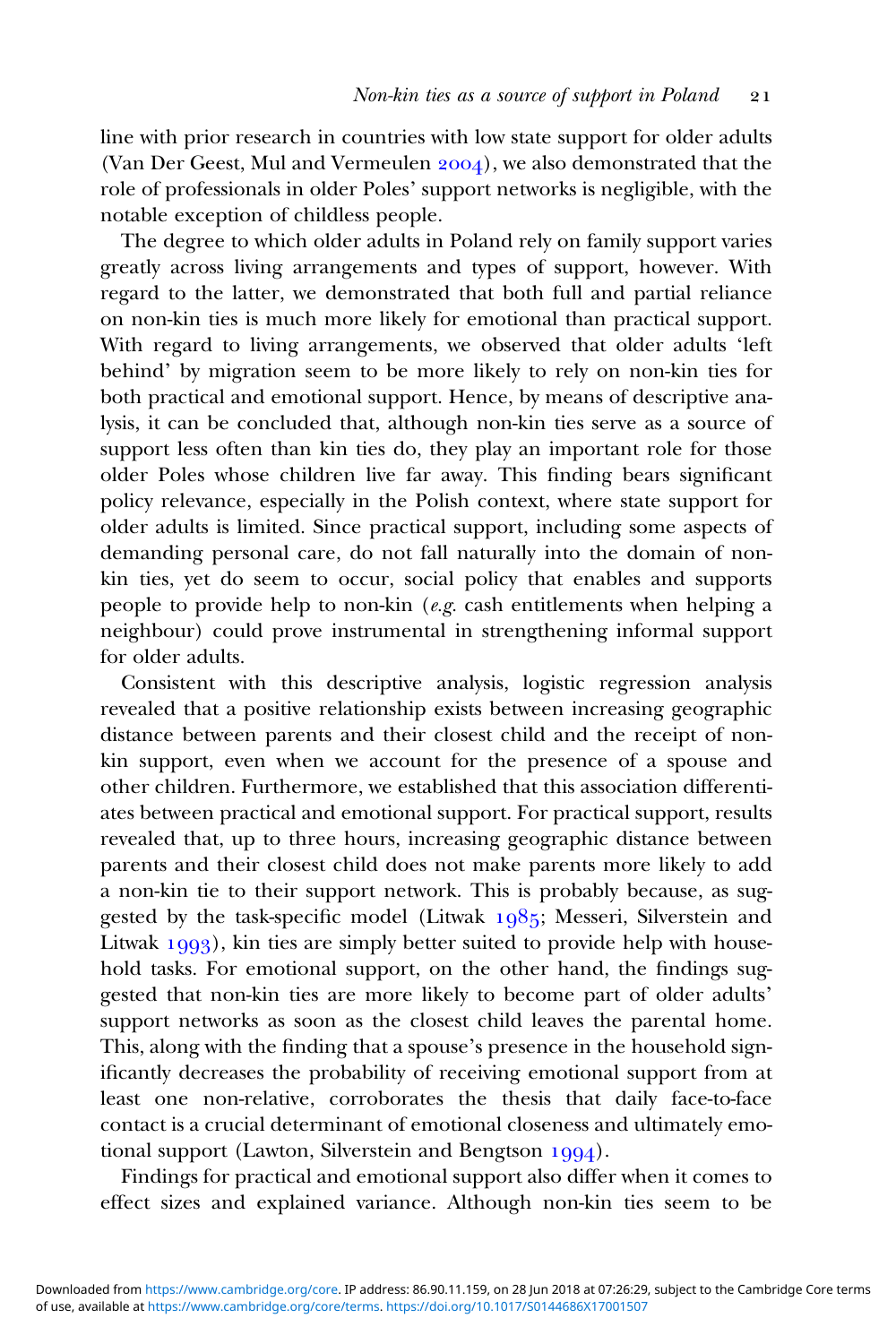activated as a source of support at a shorter distance for emotional than for practical help, the overall effect of distance is much stronger when it comes to practical household help. Distance between parents and their closest child seems to explain very little of the difference between those with and those without one non-kin tie in their emotional support network, allowing us to conclude that distance matters much more for practical support. This is in agreement with prior studies which have persistently shown that migration is more detrimental to the receipt of proximity-related types of support than it is for non-proximity types of support (Bordone and De Valk  $2013$ ; Ryan et al. 2008, 2009; Wolff, Spielerman and Attias-Donfut 2007).

On a different but related note, the regression results also suggested that older adults with very distant children differ only from those with very proximate children, with this significant difference applicable to both practical and emotional support. This, along with the finding that only about 3 per cent of older Poles have children further than nine hours away, open questions such as could the 'left behind by migration' in Poland be more of a regional than a national phenomenon, and how people 'left behind' by international and those similarly affected by internal migration differ, if at all. Biao  $(2007)$ , in his study on rural China, suggested that the phenomenon of being 'left behind' can in fact be attributed less to mobility and more to the fundamental problem that many rural communities are economically and socially left behind. As suggested by Zimmer, Rada and Stoica  $(2014)$ , this also holds true in the former socialist countries of Central and Eastern Europe, where rapid urbanisation and rural depopulation have led to a deterioration in the quality and sustainability of rural life. This has resulted in greater numbers of single older adults, who are marginalised and much more in need of informal support than their urban counterparts. Poland has witnessed spatially different rates of emigration and economic development (Cieślińska  $2012$ ) and some qualitative work in the regions which were most affected would prove useful to achieve a more in-depth geographical understanding of the phenomenon of the 'left behind'.

To recap, this contribution sheds new light on the phenomenon of the socalled 'left behind' in Poland by demonstrating that, in contrast with the average older Pole, those 'left behind' by long-distance migration are not necessarily much less likely to receive support; yet their support networks' compositions differ. We also argued that the phenomenon of the 'left behind', at least in terms of support patterns, might be less a matter of distance and more an issue of household and regional context. As a final point, we would like to suggest that future research on the phenomenon of older people 'left behind' by migration could be profitably accomplished through the lens of wellbeing. On the one hand, previous research in the field of migration studies has suggested that older adults with migrant children experience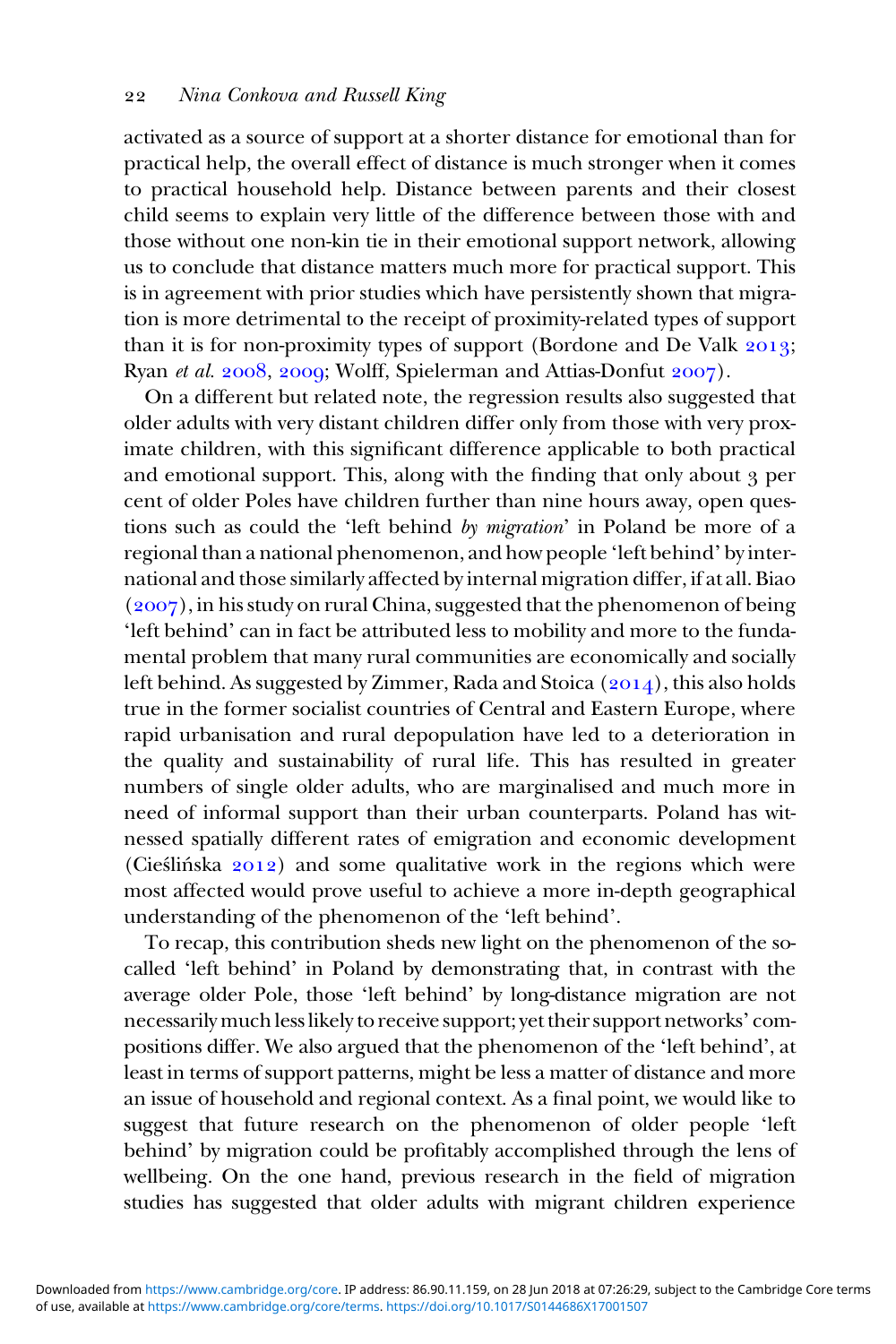<span id="page-22-0"></span>feelings of loss and grief from the absence of their children (King and Vullnetari  $2006$ ; King *et al.*  $2014$ ). On other hand, prior work in the field of support provision has demonstrated that both practical and emotional nonkin support is positively associated with older adults' wellbeing (Merz and Huxhold  $2010$ . How these opposing effects interact to shape the phenomenon of 'left behind' in Europe remains to be fully explored.

#### Acknowledgements

The authors gratefully acknowledge funding from the European Research Council (ERC; Advanced Grant Number 324211, Families in Context). We also thank Alistair Hunter, Maja Djundeva, Tineke Fokkema and the anonymous referees for their valuable comments and suggestions.

## **NOTES**

- 1 Labour restrictions on Polish migrants were removed in  $2007$  in the Netherlands and in 2011 in Germany. Poles have had unrestricted entry to the UK and Ireland (and Sweden) since  $2004$  (Gozdziak  $2014$ ).
- To our knowledge, the only study which addressed non-kin ties as an unpaid source of support is Cieslinska  $(2012)$ . This study focuses, however, on 'left behind' children in Poland. Its findings suggest that, in the rare cases when both parents emigrated, children are cared for by other relatives, friends and neighbours.
- Although the GGS imposed a limit of five to the number of social relationships a respondent could name, Dykstra et al.  $(2016)$  have shown that this restriction does not significantly affect the size of the support networks across the countries included in the data-set. More specifically, these authors demonstrated that only a small percentage of the respondents used all five slots. True, the mean size of the support networks is somewhat larger in the no-cap than in the cap condition, but this difference is minor.
- We also examined how many of those who reported at least one non-kin tie had in fact only one non-kin tie in their support network. For practical support, this is the case for  $97.2$  per cent of the respondents, and for emotional support for  $76.8$  per cent of the respondents. These high proportions vindicate our decision to employ a binary rather than a count variable as a key dependent variable.
- The measurement of distance can be quantified in three main ways by linear distance (in kilometres etc.), by time taken to make the trip and by cost. For this exercise (and also because the data-set provided this measure), we use the time travelled as the most practical and realistic metric.

## References

Abas, M. A., Punpuing, S., Jirapramukpitak, T., Guest, P., Tangchonlatip, K., Leese, M. and Prince, M. 2009. Rural–urban migration and depression in ageing family members left behind. British Journal of Psychiatry,  $195, 1, 54-60$ .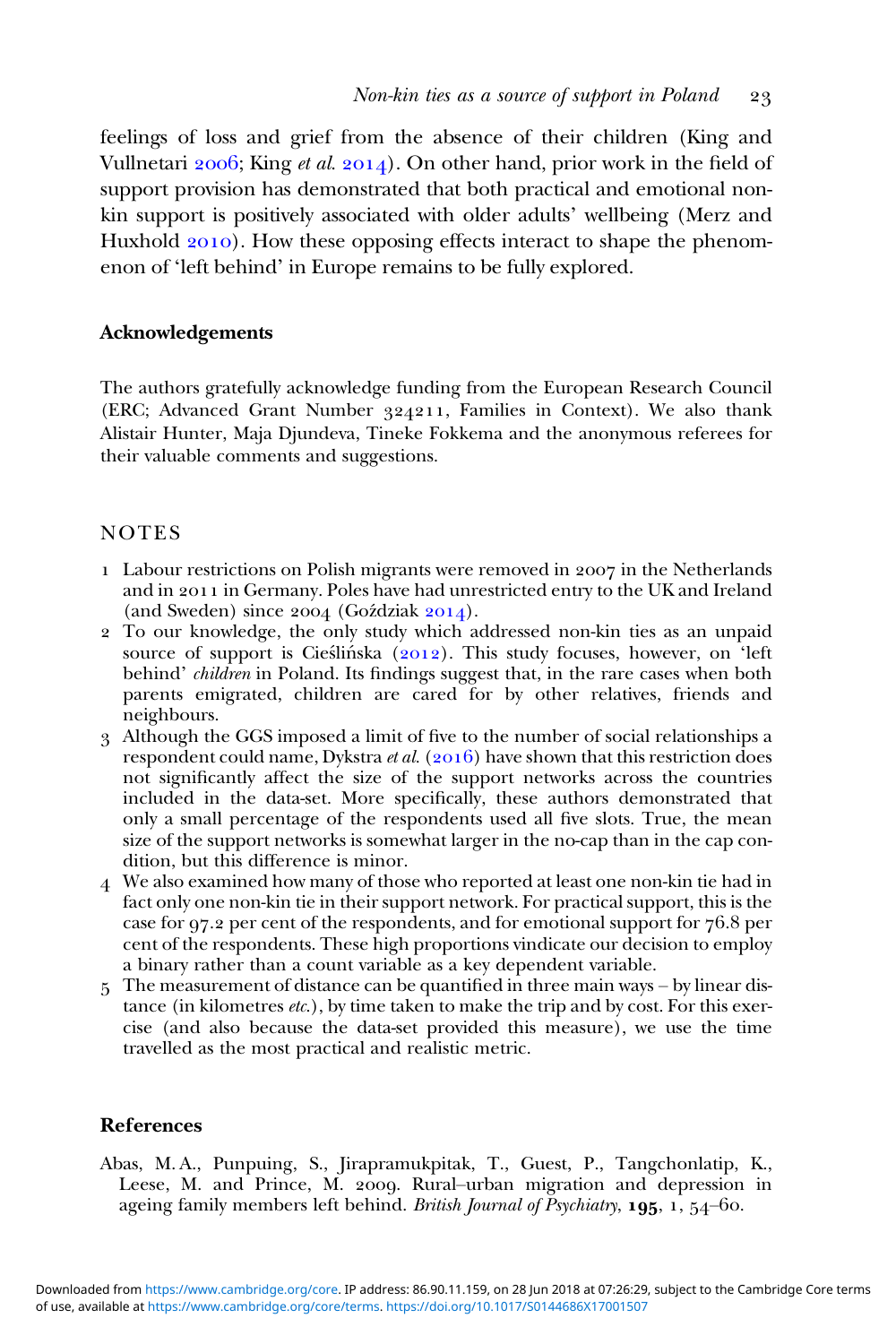- <span id="page-23-0"></span>Adhikari, R., Jampaklay, A. and Chamratrithirong, A. 2011. Impact of children's migration on health and health care-seeking behavior of elderly left behind. BMC Public Health,  $11, 1, 1-8$ .
- Albertini, M. and Mencarini, L. 2014. Childlessness and support networks in later life: new pressures on familistic welfare states? Journal of Family Issues,  $35, 3$ ,  $331 - 57$
- Antman, F.M. 2010. Adult child migration and the health of elderly parents left behind in Mexico. American Economic Review, 10, 2, 205-8.
- Baldassar, L.  $2007$  Transnational families and aged care: the mobility of care and the migrancy of ageing. Journal of Ethnic and Migration Studies, 33, 2, 275-97.
- Baldassar, L., Baldock, C.V. and Wilding, R. 2007. Families Caring Across Borders: Migration, Ageing and Transnational Caregiving. Palgrave Macmillan, Basingstoke, UK.
- Biao, X. 2007. How far are the left-behind left behind? A preliminary study in rural China. Population, Space and Place,  $13, 3, 179-91$ .
- Black, R., Engbersen, G., Okolski, M. and Pantiru, C. 2010. A Continent Moving West? EU Enlargement and Labour Migration from Central and Eastern Europe. Amsterdam University Press, Amsterdam.
- Bordone, V. and De Valk, H. 2013. Intergenerational relationships among migrant families in Europe. Conference paper for the Population Association of America Annual Meeting. Available online at [http://medcontent.metapress.com/index/](http://medcontent.metapress.com/index/A65RM03P4874243N.pdf) A65RM03P4874243N.pdf [Accessed 3 November 2016].
- Botev, N. 2012. Population ageing in Central and Eastern Europe and its demographic and social context. European Journal of Ageing,  $\mathbf{g}$ , 1, 69–79.
- Broese van Groenou, M. I. and van Tilburg, T. 2007. Network analysis. In Birren, J. E. (ed.),  $Encyclopedia of Genotology$ . Elsevier, San Diego, California,  $242-50$ .
- Ciesliní ska, B. 2012. The experience of labour emigration in the life of married women: the case of Podlasie, Poland. *International Migration*,  $\mathbf{52}$ , 1,  $56-73$ .
- Cong, Z. and Silverstein, M. 2008. Intergenerational time-for-money exchanges in rural China: does reciprocity reduce depressive symptoms of older grandparents? Research in Human Development,  $5, 1, 6-25$ .
- Cong, Z. and Silverstein, M. 2011. Intergenerational exchange between parents and migrant and nonmigrant sons in rural China. Journal of Marriage and Family,  $73, 1$ ,  $93 - 104.$
- Deacon, B. 2000. Eastern European welfare states: the impact of the politics of globalization. *Journal of European Social Policy*, **10**, 2, 146–61.
- Dykstra, P.A. 2015. Childless older adults. In Whitbourne, S.K. (ed.), The Encyclopedia of Adulthood and Aging. John Wiley & Sons, Hoboken, New Jersey,  $1-5$ .
- Dykstra, P. A., Bühler, C., Fokkema, T., Petrič, G., Platinovšek, R., Kogovšek, T. and Hlebec, V. 2016. Social network indices in the Generations and Gender Survey. Demographic Research,  $34, 35, 995 - 1036$ .
- Eurostat 2013. Eurostat Regional Yearbook 2013. Publication Office of the European Union, Luxembourg.
- Eurostat 2015. Statistics Explained: People at Risk of Poverty or Social Exclusion. Available online at [http://ec.europa.eu/eurostat/statistics-explained/index.php/People\\_](http://ec.europa.eu/eurostat/statistics-explained/index.php/People_at_risk_of_poverty_or_social_exclusion) [at\\_risk\\_of\\_poverty\\_or\\_social\\_exclusion](http://ec.europa.eu/eurostat/statistics-explained/index.php/People_at_risk_of_poverty_or_social_exclusion) [Accessed 10 December 2016].
- Favell, A. 2008. The new face of East–West migration in Europe. Journal of Ethnic and Migration Studies,  $34, 5, 701-16$ .
- Fenger, M. 2007. Welfare regimes in Central and Eastern Europe: incorporating post-communist countries in a welfare regime typology. Contemporary Issues and Ideas in Social Sciences,  $3, 2, 1-30$ .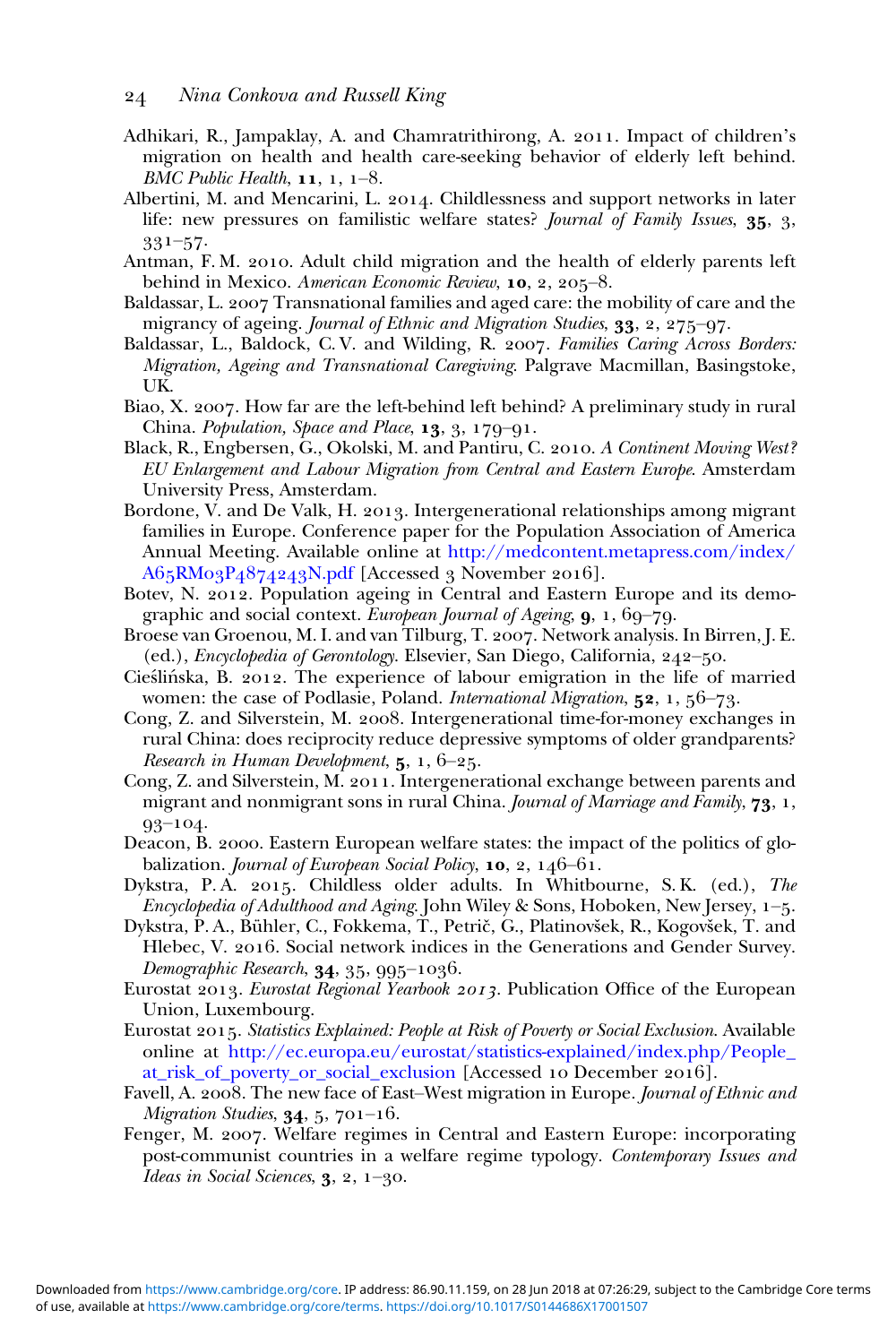- <span id="page-24-0"></span>Fihel, A., Kaczmarczyk, P. and Stefanska, R. 2012. Recent trends in international migration in Poland. Central and Eastern European Migration Review, 1, 1, 69-90.
- Gedvilaite-Kordušiene, M. 2015. Norms and care relationships in transnational families: the case of elderly parents left behind in Lithuania. Baltic Journal of European Studies,  $5, 2, 90-107$ .
- Goździak, E. M. 2014. Polish migration after the fall of the Iron Curtain. International Migration,  $52, 1, 1-3$ .
- Guo, M., Aranda, M. P. and Silverstein, M. 2009. The impact of out-migration on the inter-generational support and psychological wellbeing of older adults in rural China. Ageing  $\mathcal{C}$  Society, **29**, 7, 1085-104.
- He, C. and Ye, J. 2014. Lonely sunsets: impacts of rural-urban migration on the leftbehind elderly in rural China. *Population, Space and Place*, **20**,  $5$ ,  $352-69$ .
- Kera, G. and Kessler, G. 2008. Urban household and family in twentieth century East and South-East Europe. History of the Family,  $13, 2, 119-25$ .
- King, R., Cela, E., Fokkema, T. and Vullnetari, J. 2014. The migration and well-being of the zero generation: transgenerational care, grandparenting, and loneliness amongst Albanian older people. Population, Space and Place,  $20, 8, 728-38$ .
- King, R. and Vullnetari, J. 2006. Orphan pensioners and migrating grandparents: the impact of mass migration on older people in rural Albania. Ageing  $\mathcal{F}$  Society,  $26, 5, 783 - 816.$
- Knodel, J., Kespichayawattana, J., Saengtienchai, C. and Wiwatwanich, S. 2010. How left behind are rural parents of migrant children? Evidence from Thailand. Ageing  $\mathcal{F}$  Society, **30**, 5, 811-41.
- Knodel, J. and Saengtienchai, C. 2007. Rural parents with urban children: social and economic implications of migration for the rural elderly in Thailand. Population, Space and Place,  $13, 3, 193-210$ .
- Krzyzowski, L. 2011. In the trap of intergenerational solidarity: family care in Poland's ageing society. Polish Sociological Review,  $1, 173, 55-78$ .
- Krzyzowski, L. and Mucha, J. 2014. Transnational caregiving in turbulent times: Polish migrants in Iceland and their elderly parents in Poland. International Sociology, **29**, 1, 22-37.
- Lawton, L., Silverstein, M. and Bengtson, V. 1994. Affection, social contact, and geographic distance between adult children and their parents. Journal of Marriage and Family,  $56, 1, 57-68$ .
- Litwak, E. 1985. Helping the Elderly: The Complementary Roles of Informal Networks and Formal Systems. Guilford Press, New York.
- Litwak, E. and Szelenyi, I. 1969. Primary group structures and their functions: kin, neighbors, and friends. American Sociological Review, 34, 4, 465-81.
- Litwin, H. and Stoeckel, K. J. 2014. Confidant network types and well-being among older Europeans. The Gerontologist,  $54, 5, 762-72$ .
- Merz, E.-M. and Huxhold, O. 2010. Wellbeing depends on social relationship characteristics: comparing different types and providers of support to older adults. Ageing  $\mathcal{F}$  Society, **30**, 5, 843–57.
- Messeri, P., Silverstein, M. and Litwak, E. 1993. Choosing optimal support groups: a review. Journal of Health and Social Behaviour,  $34, 2, 122-37$ .
- Mood, C. 2010. Logistic regression: why we cannot do what we think we can do, and what we can do about it. European Sociological Review,  $26$ , 1,  $67-82$ .
- Muresan, C. and Hărăgus, P.-T. 2015. Norms of filial obligation and actual support to parents in Central and Eastern Europe. Romanian Journal of Population Studies,  $q$ , 2,  $49 - 81.$
- Ryan, L., Sales, R., Tilki, M. and Siara, B. 2008. Social networks, social support and social capital: the experiences of recent Polish migrants in London. Sociology,  $\overline{42}$ ,  $\overline{4}$ ,  $\overline{672}$ -qo.